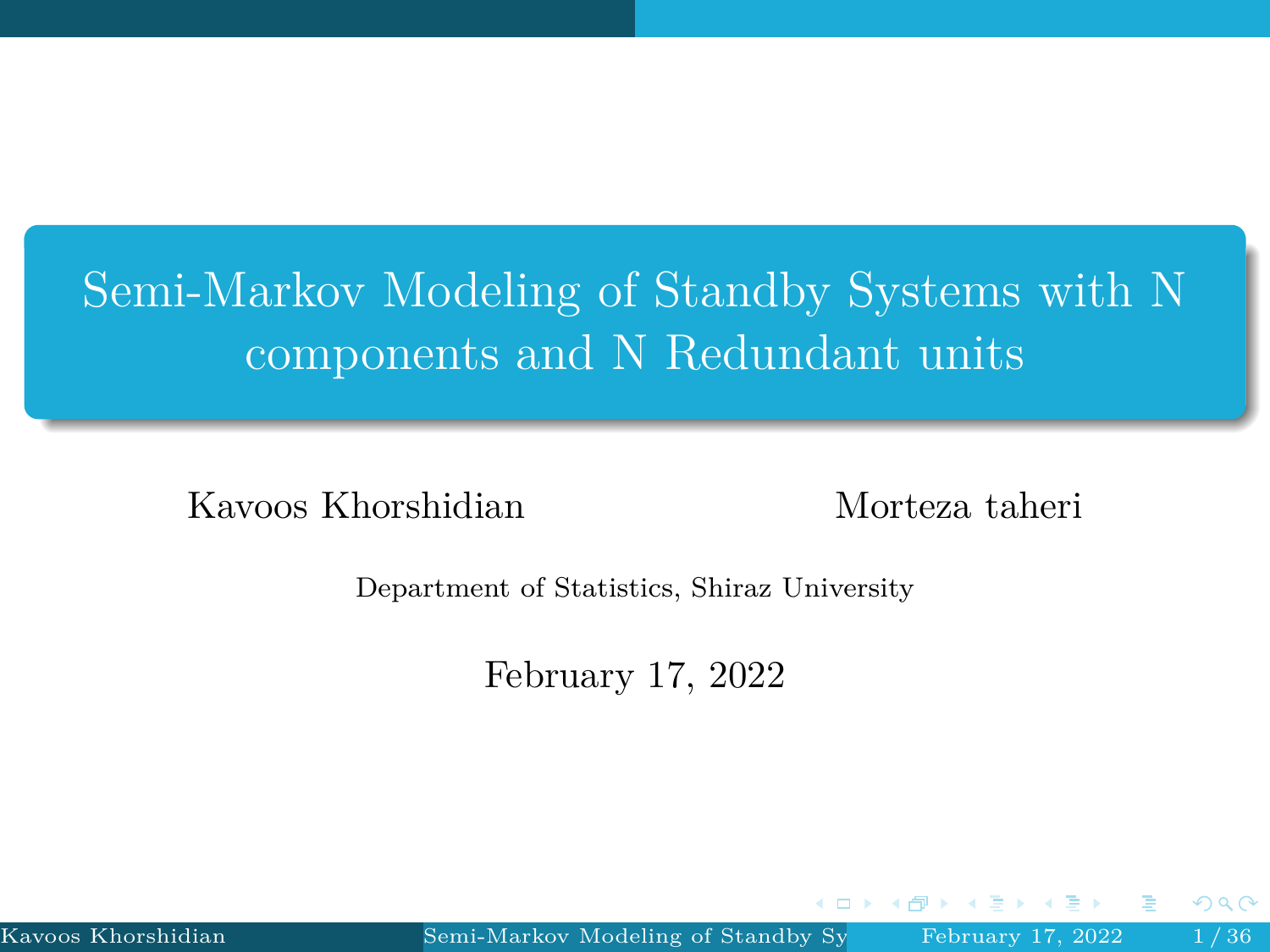#### Abstract

Consider a system which has an operating series subsystem consisting of N components, an identical stand-by subsystem and a replacing switch. Also, suppose that a technician is present on the site to repair or replace failed elements of subsystems in the event of a breakdown, each subsystem consists of N components. Grabski (2010), obtained a tedious closed form for calculating the Reliability parameter of the above system in cold standby configuration. Because of the complicated forms of the introduced formulas, they are not applicable in practice. In this article an approximation technique and some simulation study is done for reliability analysis of certain similar system. **keywords:**Semi-Markov, Redundancy, Cold Standby, Reliability.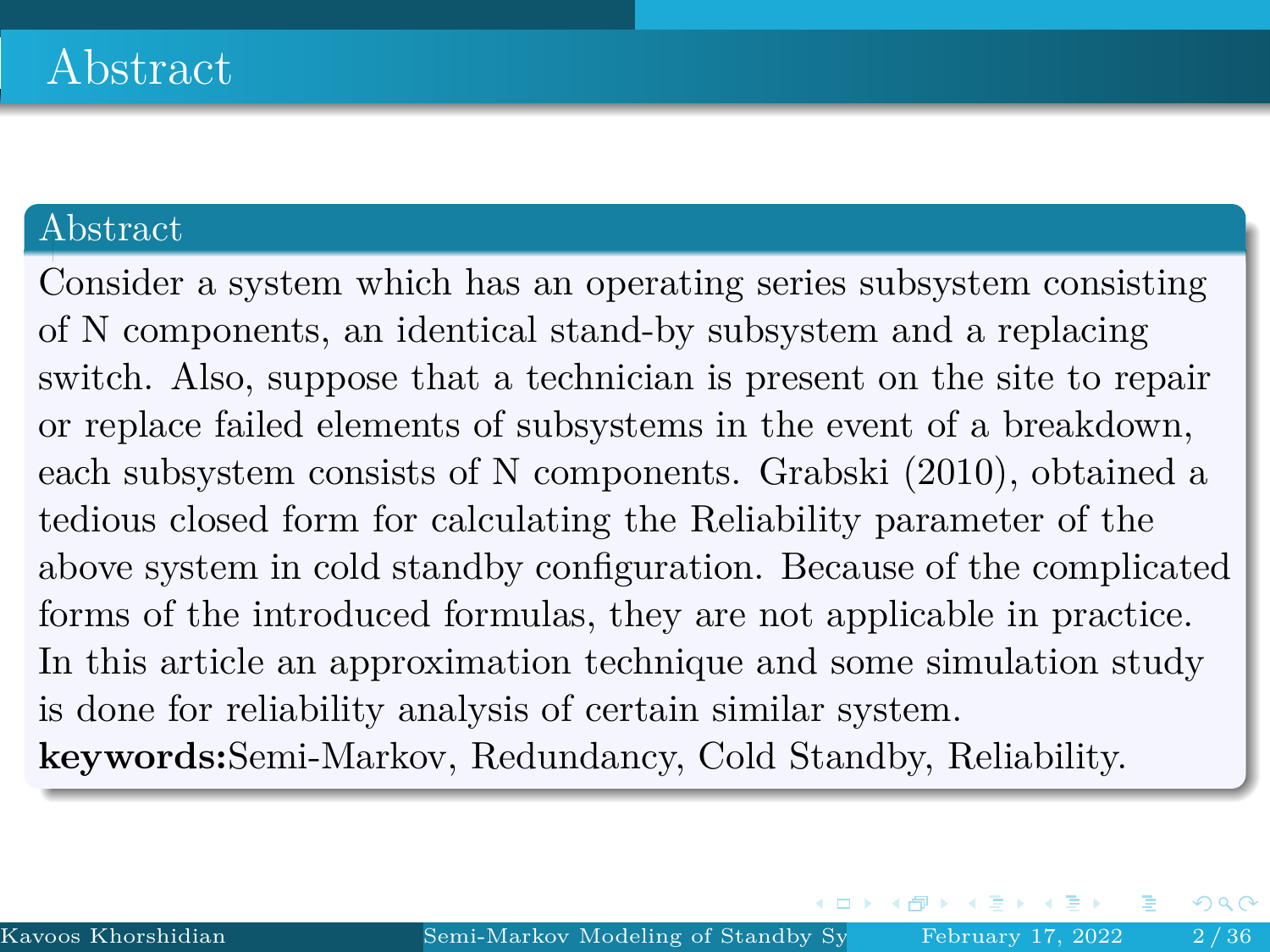## Table of contents

### **[Introduction](#page-3-0)**

- 2 [Description and Construction the Semi-Markov Model](#page-5-0)
- 3 [Semi-Markov Kernel](#page-10-0)
- 4 [An Approximate Reliability Function](#page-16-0)
- **[Simulation](#page-25-0)**



 $\leftarrow$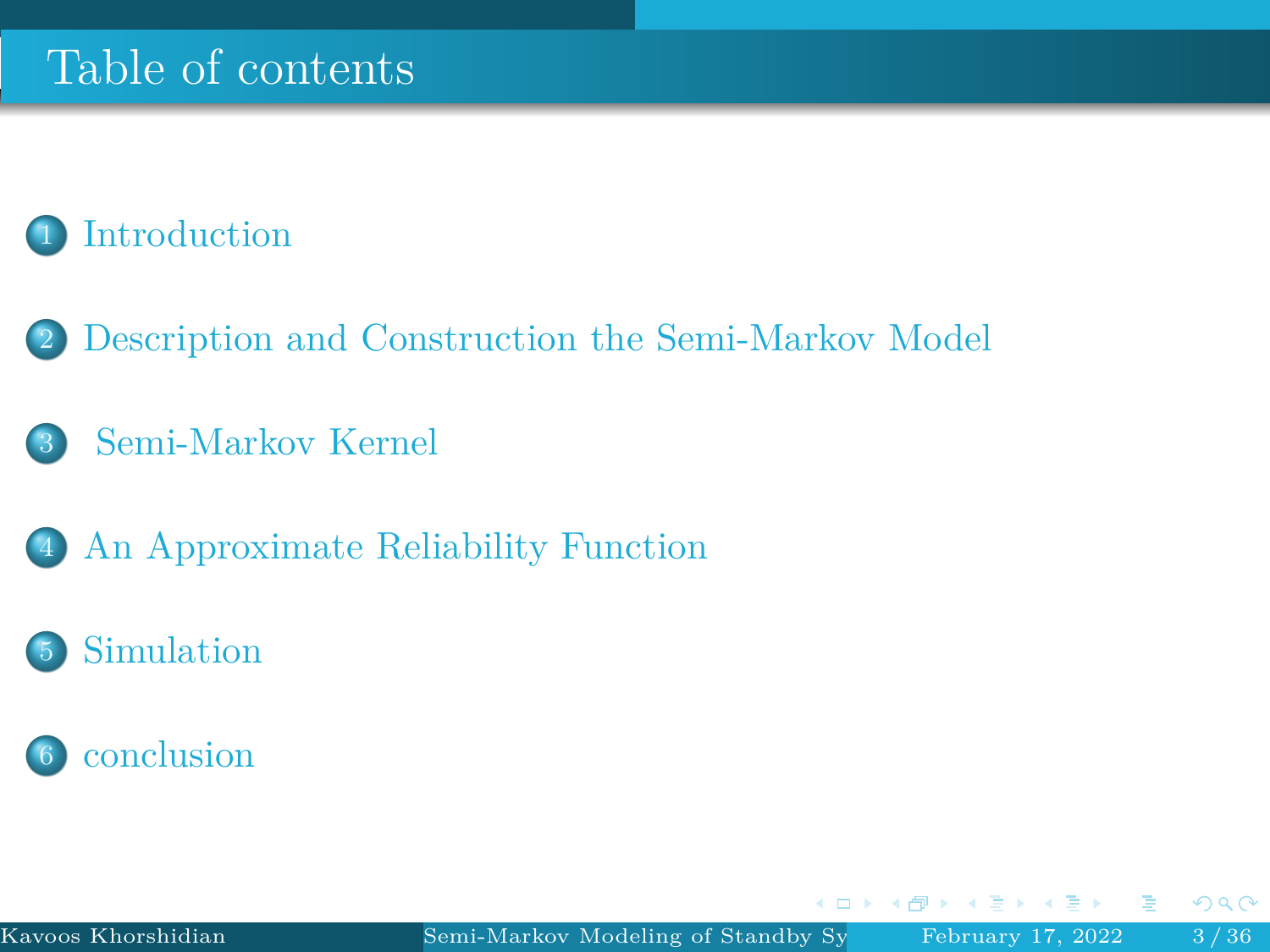<span id="page-3-0"></span>Reliability function is a fundamental factor which plays an important role in evaluating the performance of engineering systems. To increase the reliability of a system, there are a lot of approaches, one of those is using redundant components in parallel. There are two well-known types of redundancy strategies: active and standby. In active redundancy, all components begin to operate simultaneously at time zero, whereas in standby redundancy, redundant components are sequentially put into operation whenever an active one fails.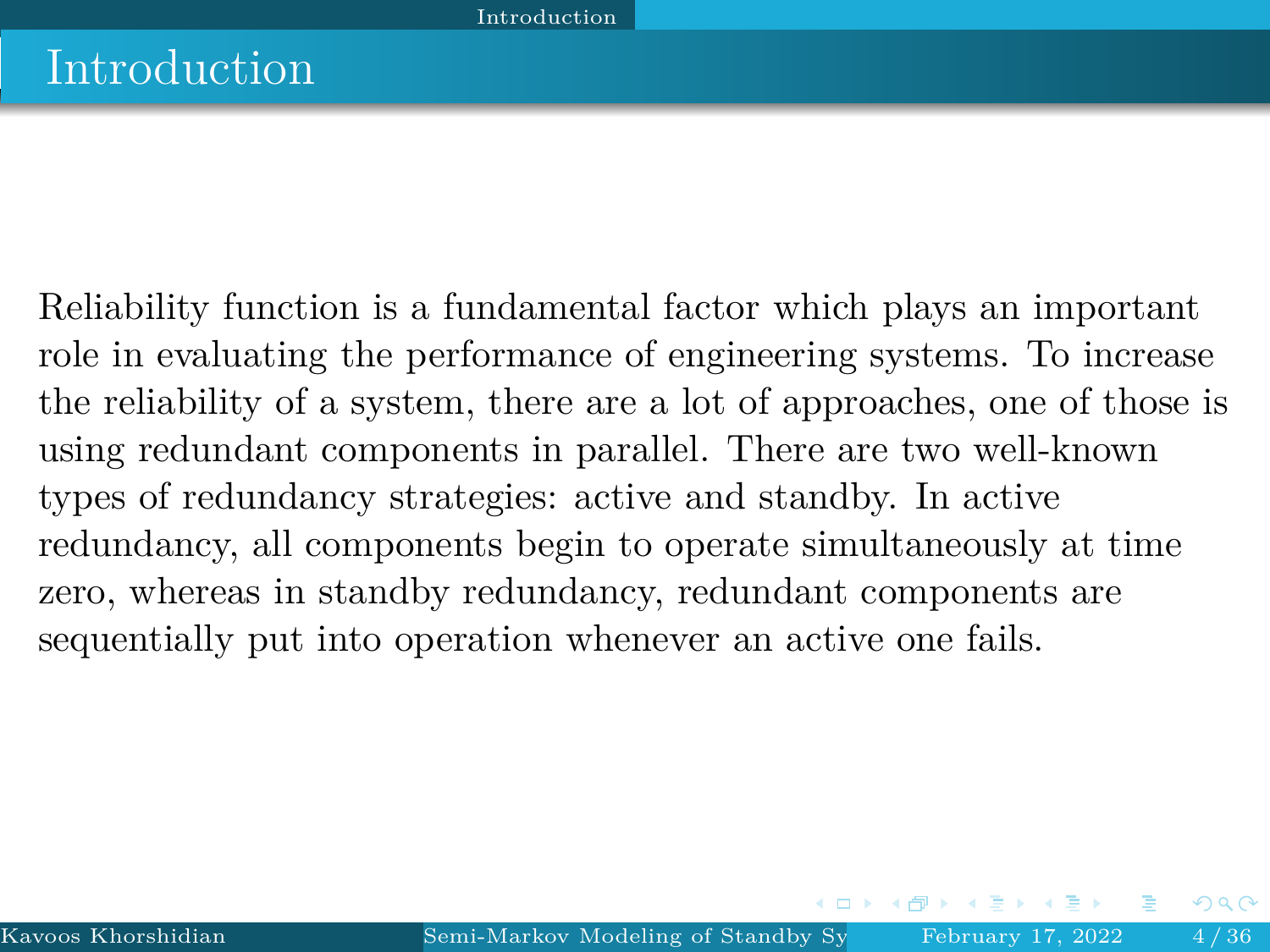Since in standby redundancy(cold standby), the redundant component(system) has the failure rate of zero value, more attention is paid to this method. In this study, a repairable cold standby system is considered and its reliability is obtained by using the semi-Markov modelling.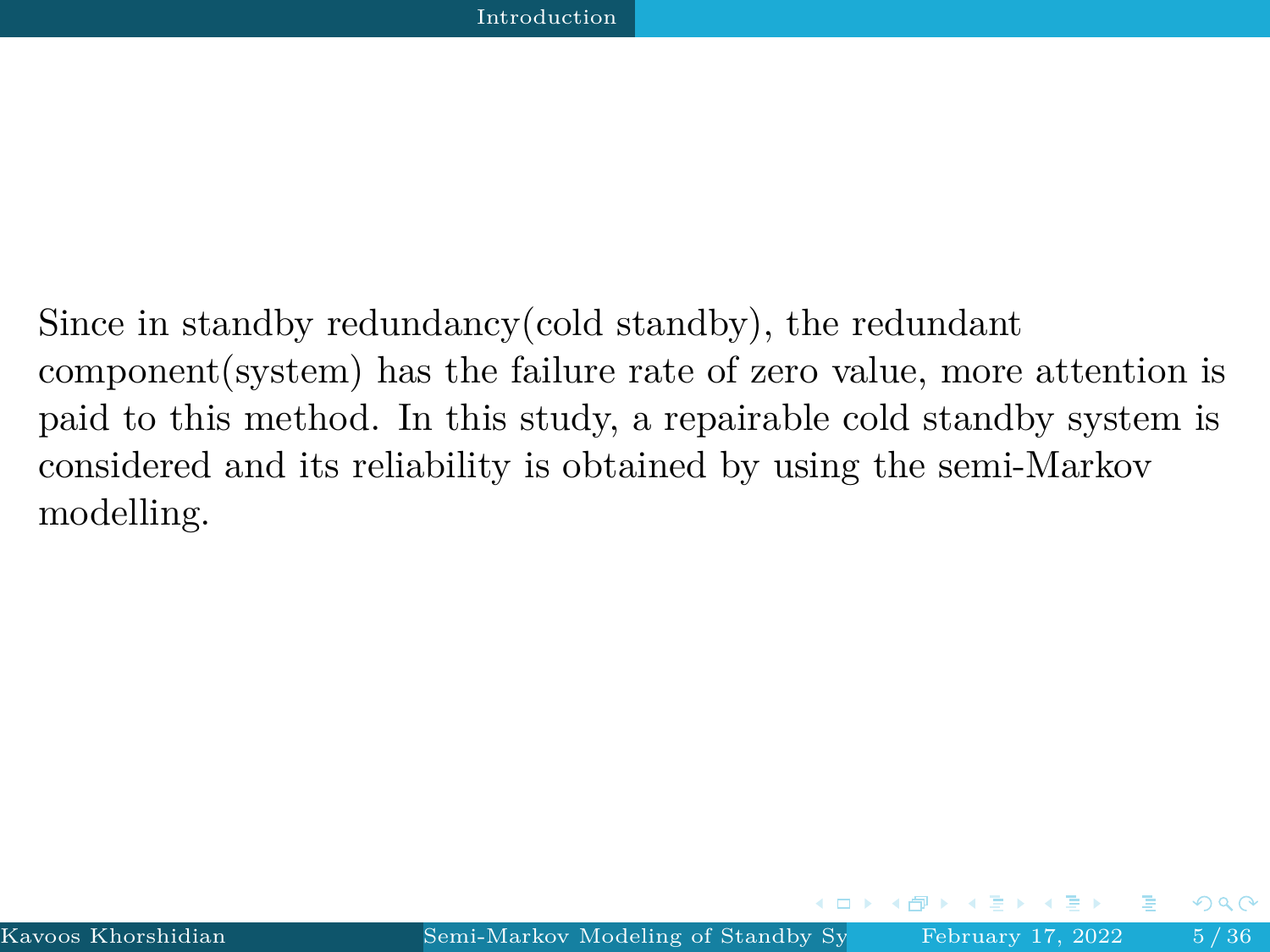## <span id="page-5-0"></span>Description and Construction the Semi-Markov Model

Suppose that the system consists of an operating series subsystem, an identical stand-by subsystem and a switch. Also, Suppose that a technician is on site to repair or replace failed elements of subsystems in the event of a breakdown.

Each subsystem consists of N components.



Figure 1: Diagram of the system

റാം ദ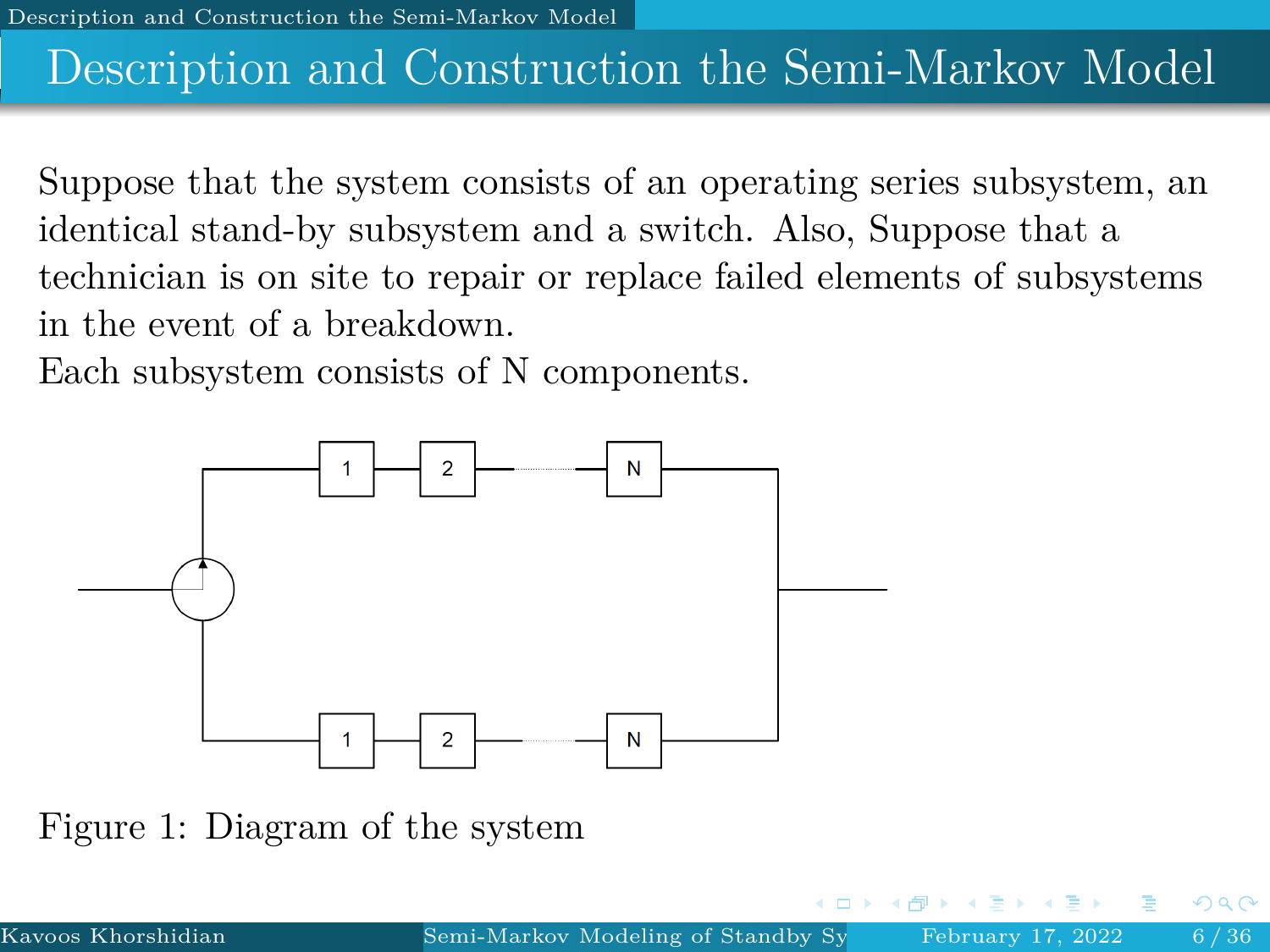When the operating subsystem fails, the switch acts and replaces the standby subsystem with the operating one. Suppose that U is the random variable corresponding to the operation of switch with Bernouli distribution:

$$
b(k) = P(U = k) = p^{k}(1-p)^{1-k} \qquad k = 0, 1. \qquad 0 < p < 1. \tag{2.1}
$$

System fails whenever the operating subsystem fails and the previously failed subsystem has not been still renewed, or when the operating subsystem fails and the replacing switch fails, also. Assume that by failure of the whole system, it is replaced by a new identical one. The time to replace the new system is nonnegative random variables *η* with CDF

$$
K(x) = P(\eta \le x), \qquad x \ge 0. \tag{2.2}
$$

 $QQ$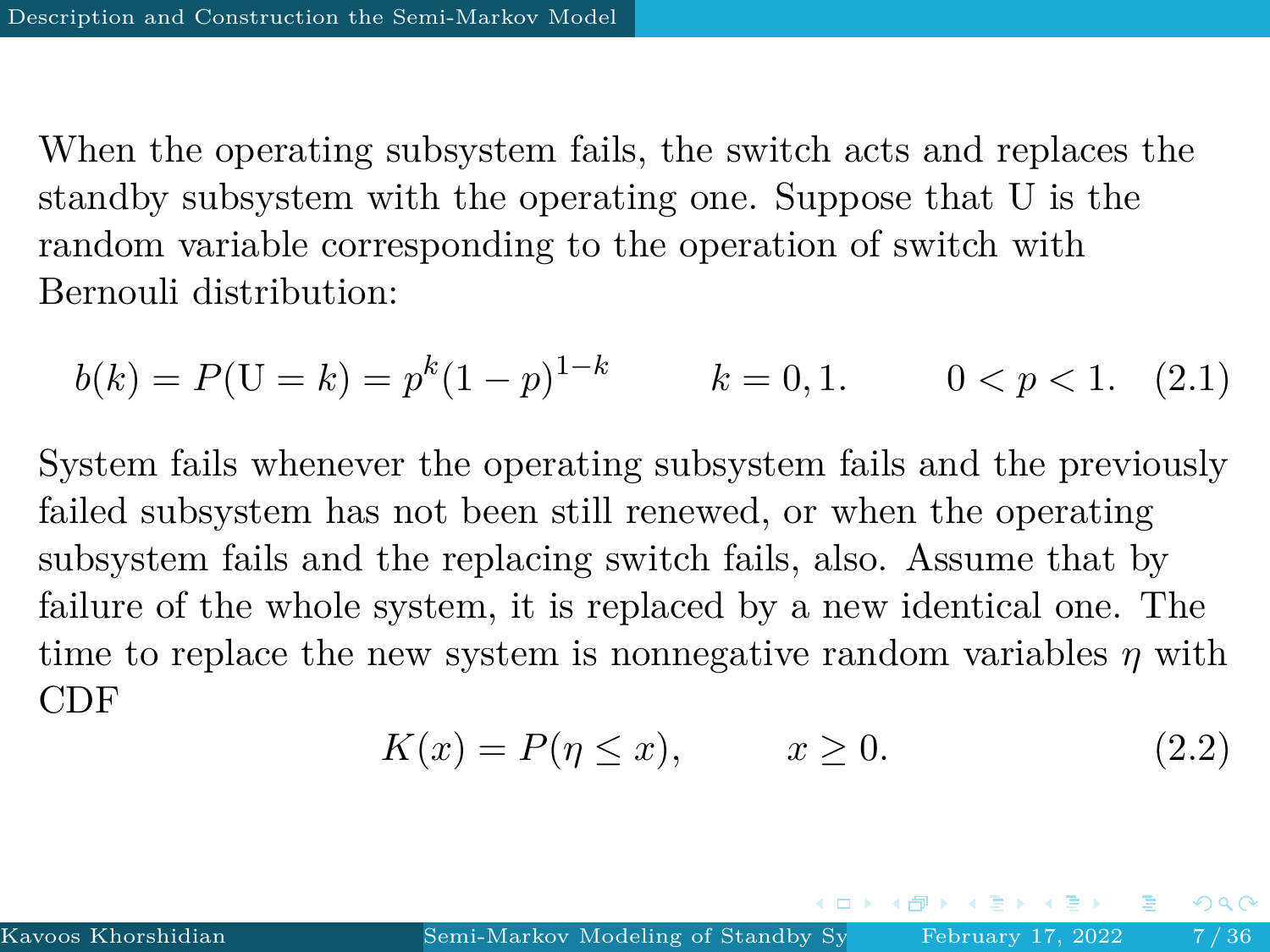Suppose that distributions of the times to failure of elements are represented by non-negative mutually independent random variables

$$
\zeta_k, \quad k=1,...,N,
$$

with probability density functions  $f_k(x)$ ,  $x \ge 0$ ,  $k = 1, ..., N$ . also, assume that the lengths of repair periods of failed units are represented by identical copies of non-negative random variables  $\gamma_k$ ,  $k = 1, ..., N$ , with cumulative distribution functions:

$$
H_k(x) = P(\gamma_k \le x), \qquad x \ge 0.
$$

Moreover, we assume that all above mentioned random variables to be independent.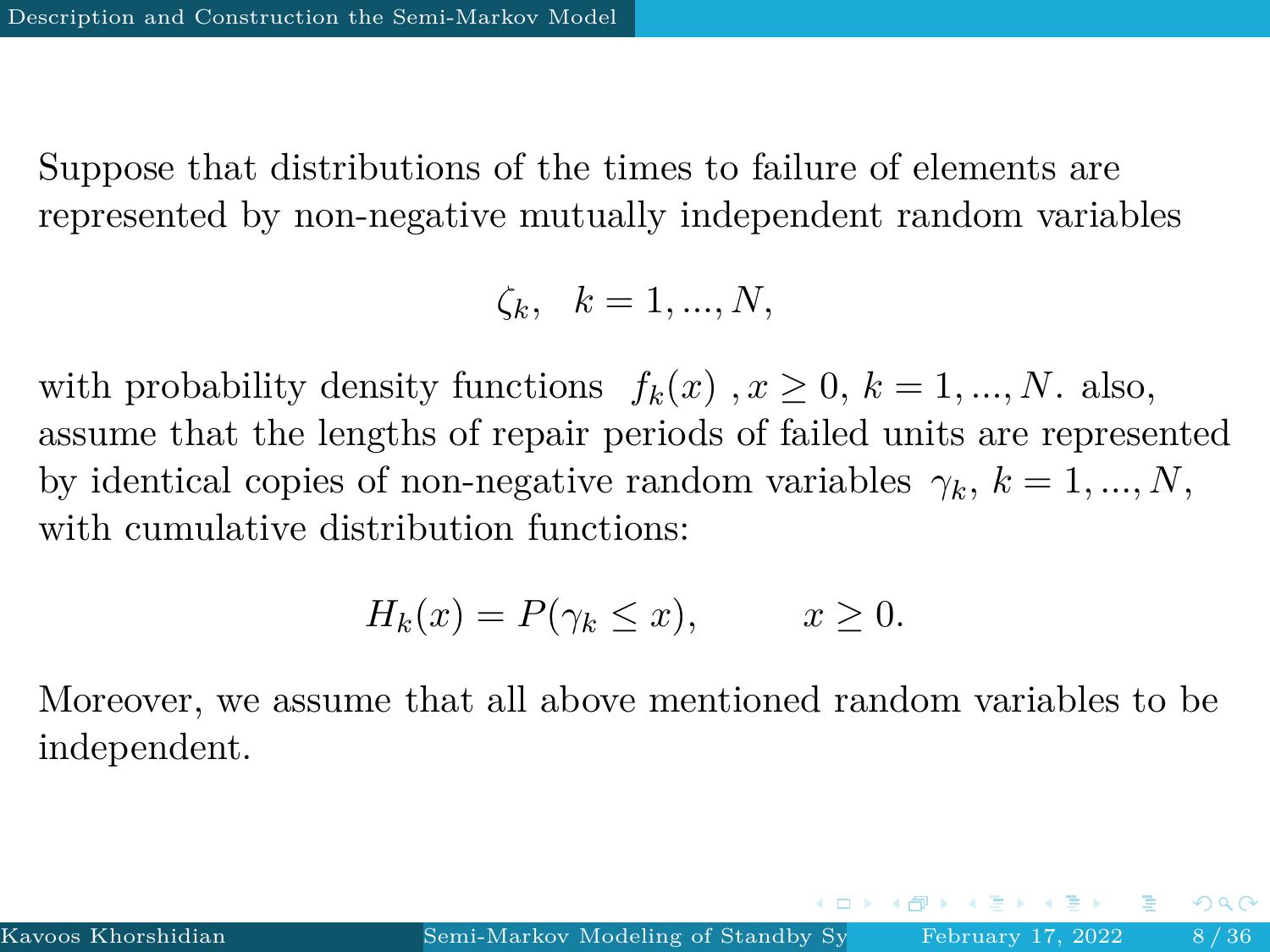## Constructing a Semi-Markov model

Consider the following states:

- 0 : Failure of the whole system;
- $k$ : Renewal of the failed subsystem after the failure of  $k^{th}$ component,  $k = 1, ..., N$ , and operation of the spare unit;

 $N+1$ : All operating units and the corresponding spares are "up".

 $\Omega$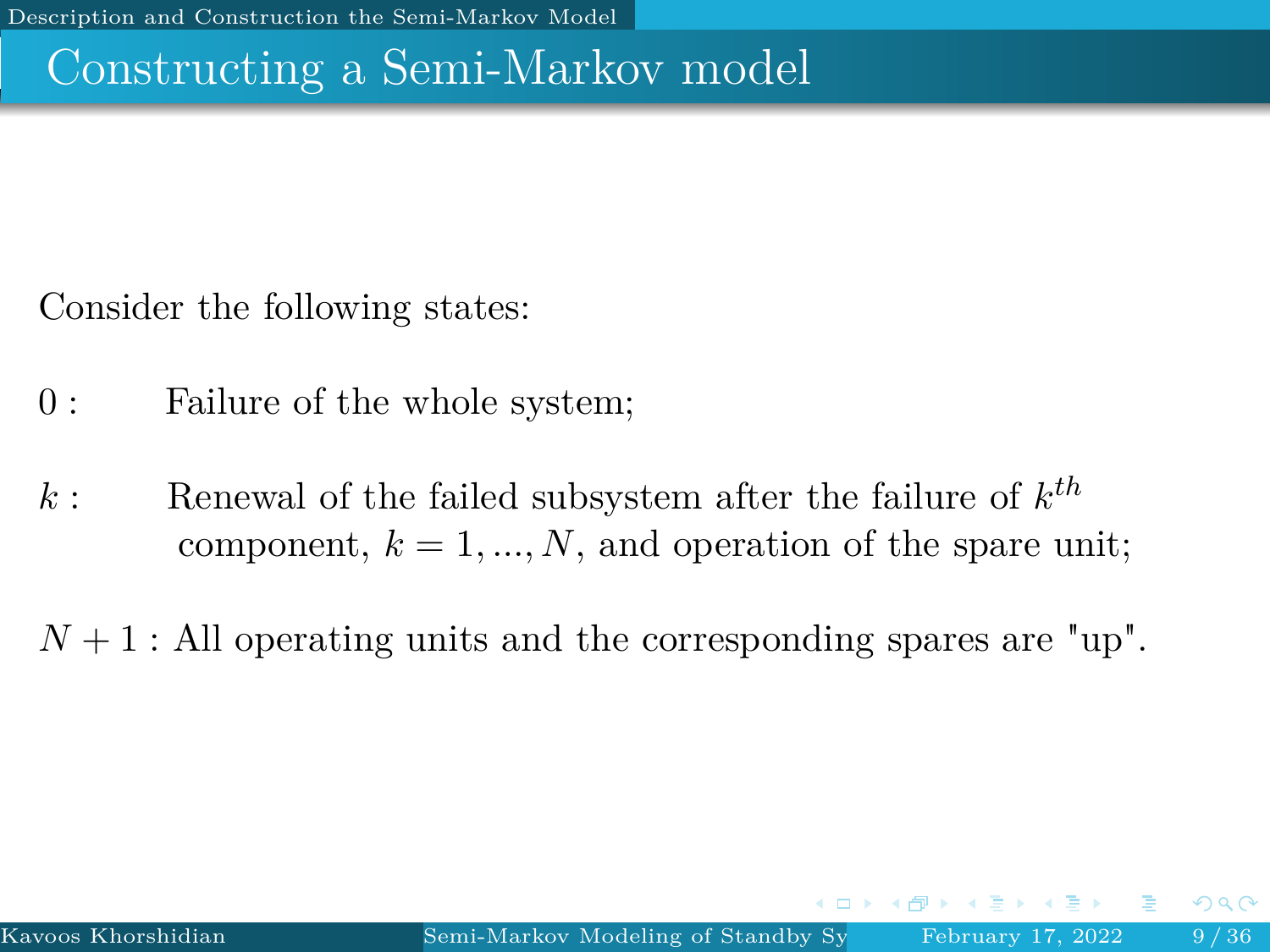Let

 $0 = \tau_0^*, \tau_1^*, \tau_2^*, \dots$  - denote the instants of the states changes,

 ${Y(t) : t \ge 0}$  be a random process on the  $S = \{0, 1, ..., N, N + 1\}$ ,

which keeps constant on the half-intervals  $[\tau_n^*, \tau_{n+1}^*); n = 0, 1, \dots$ 

Create a new process by this way:

Let  $\tau_0$  and ,  $\tau_1, \tau_2, \dots$  denote the instants of the subsystem failures or

instants of the whole system renewal. The random process  $X(t) : t \geq 0$ defined by

$$
X(0) = 0, \quad X(t) = Y(\tau_n), \qquad \text{for } t \in [\tau_n, \tau_{n+1}) \tag{2.3}
$$

is a SMP describing the system.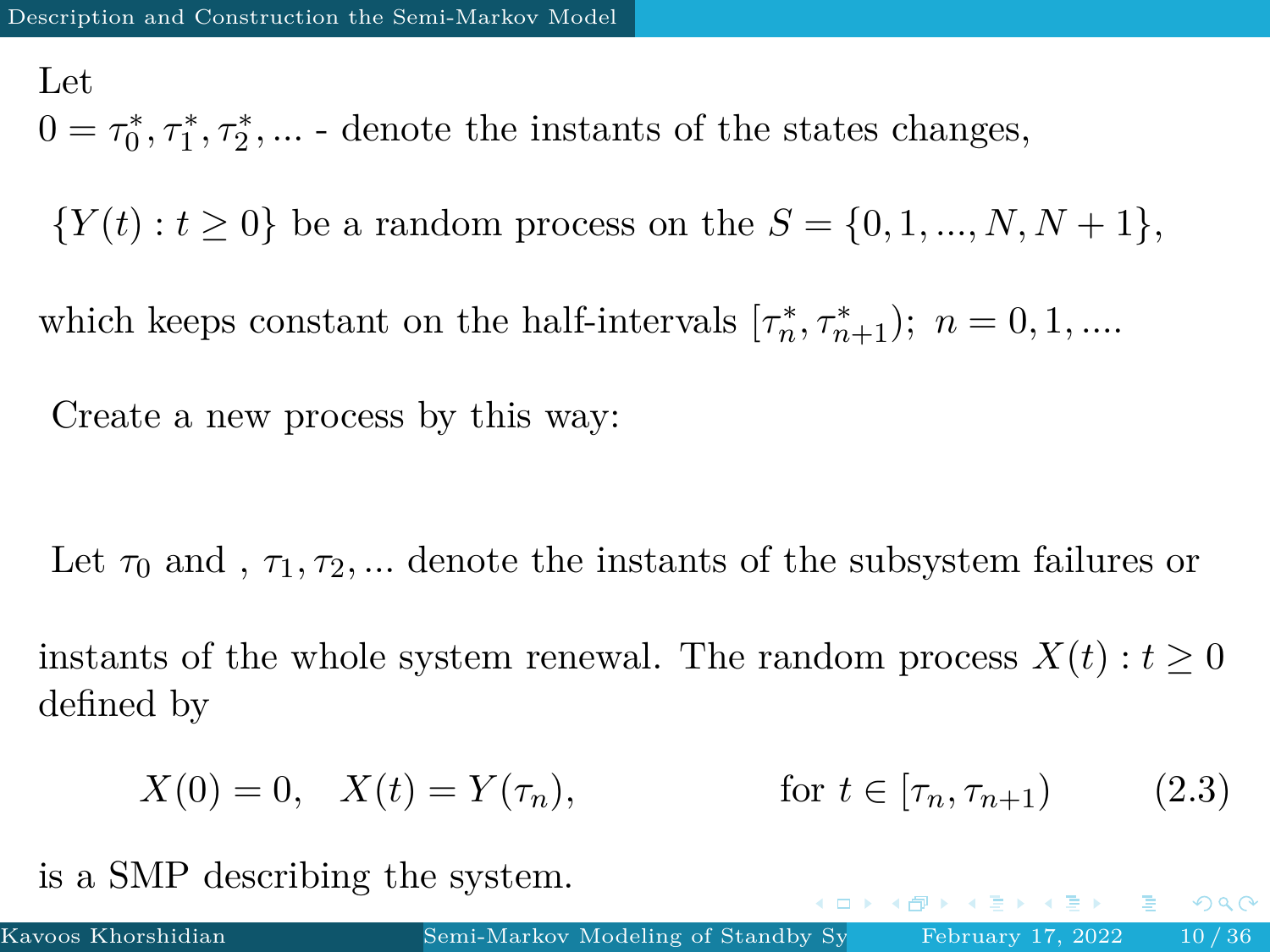### <span id="page-10-0"></span>Semi-Markov Kernel

The semi-Markov kernel is:

$$
Q(t) = [Q_{ij}(t) : i, j \in S]
$$
 (3.1)

where

$$
Q_{ij}(t) = P(\tau_{n+1} - \tau_n \le t, X(\tau_{n+1}) = j | X(\tau_n) = i), \qquad t \ge 0 \quad (3.2)
$$

The sequence  $\{X(\tau_n): n = 0, 1, ...\}$  is called the embedded Markov chain with transition matrix  $P = [p_{ij} = Q_{ij}(\infty) : i, j \in ]$ .

$$
p_{ij} = \lim_{t \to \infty} Q_{ij}(t) = P(X(\tau_{n+1}) = j | X(\tau_n) = i)
$$
 (3.3)

つひへ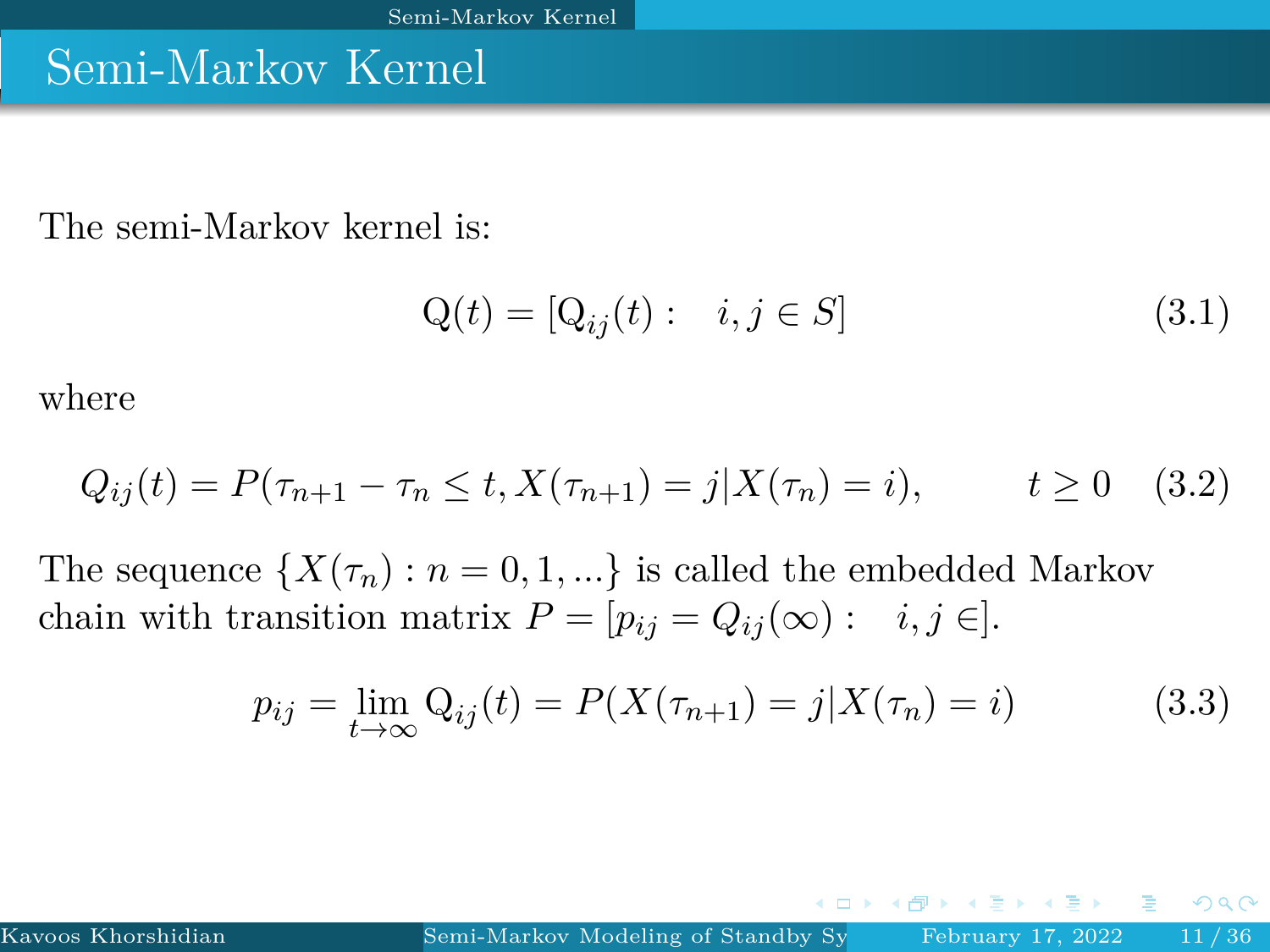*Ti* : the waiting time of state *i* when the next state is unknown. The cdf of random variable *T<sup>i</sup>* is:

$$
G_i(t) = \sum_{i \in S} Q_{ij}(t) = P(\tau_{n+1} - \tau_n \le t | X(\tau_n) = i)
$$
 (3.4)

 $T_{ij}$ : the waiting time of state *i* when the next stat is *j*. The cdf of random variable *Tij* is:

$$
F_{ij}(t) = P(\tau_{n+1} - \tau_n \le t | X(\tau_n) = i, X(\tau_{n+1}) = j) = \frac{Q_{ij}(t)}{p_{ij}} \qquad (3.5)
$$

つへへ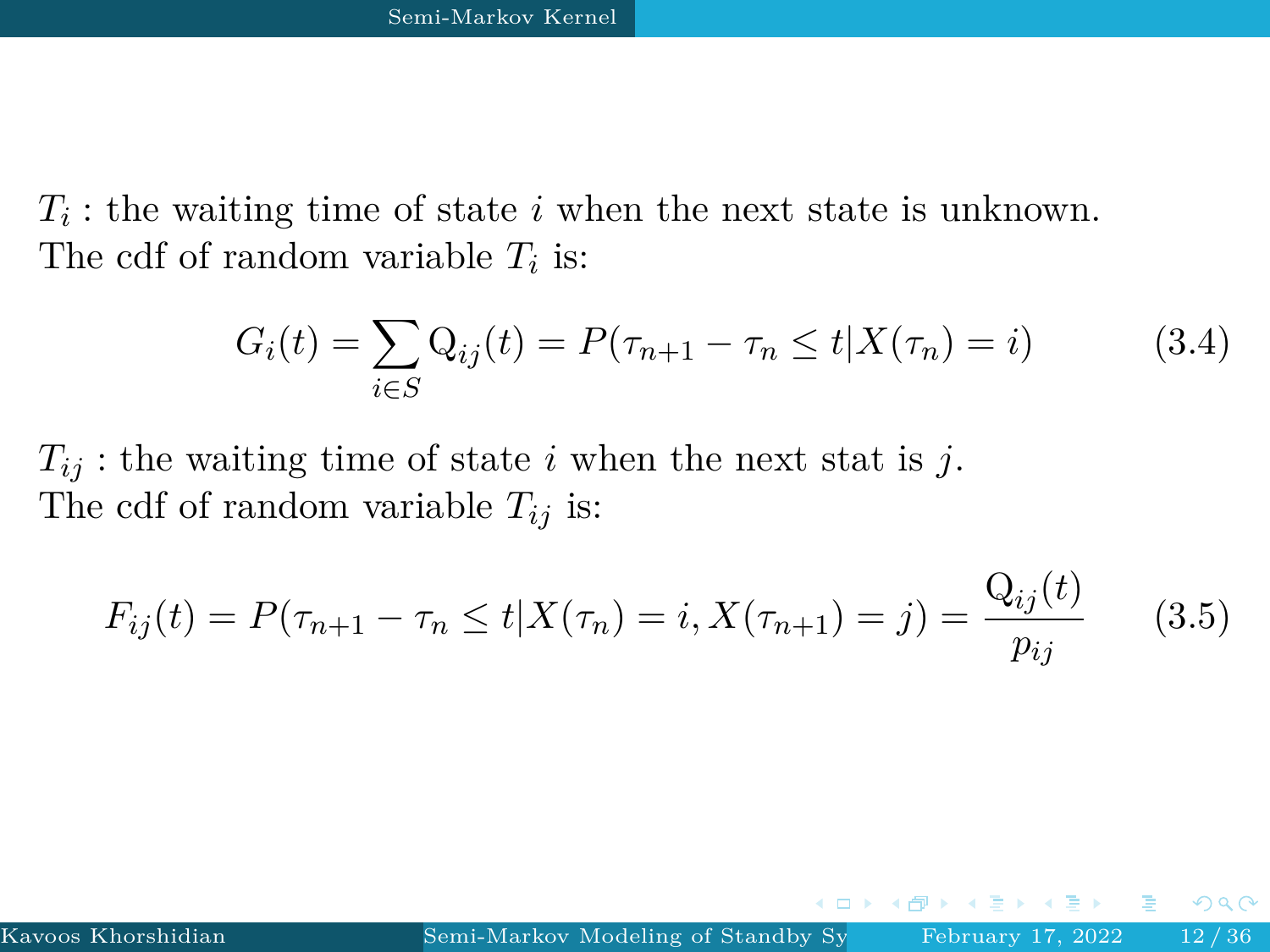The semi-Markov kernel has the form:

$$
\mathbf{Q}(t) = \begin{bmatrix} 0 & 0 & \cdots & 0 & Q_{0,N+1}(t) \\ Q_{1,0}(t) & Q_{11}(t) & \cdots & Q_{1,N}(t) & 0 \\ \vdots & \vdots & \vdots & \vdots & \vdots \\ Q_{N+1,0}(t) & Q_{N+1,1}(t) & \cdots & Q_{N+1,N}(t) & 0 \end{bmatrix}
$$

where after computations its elements become as follows:

 $QQ$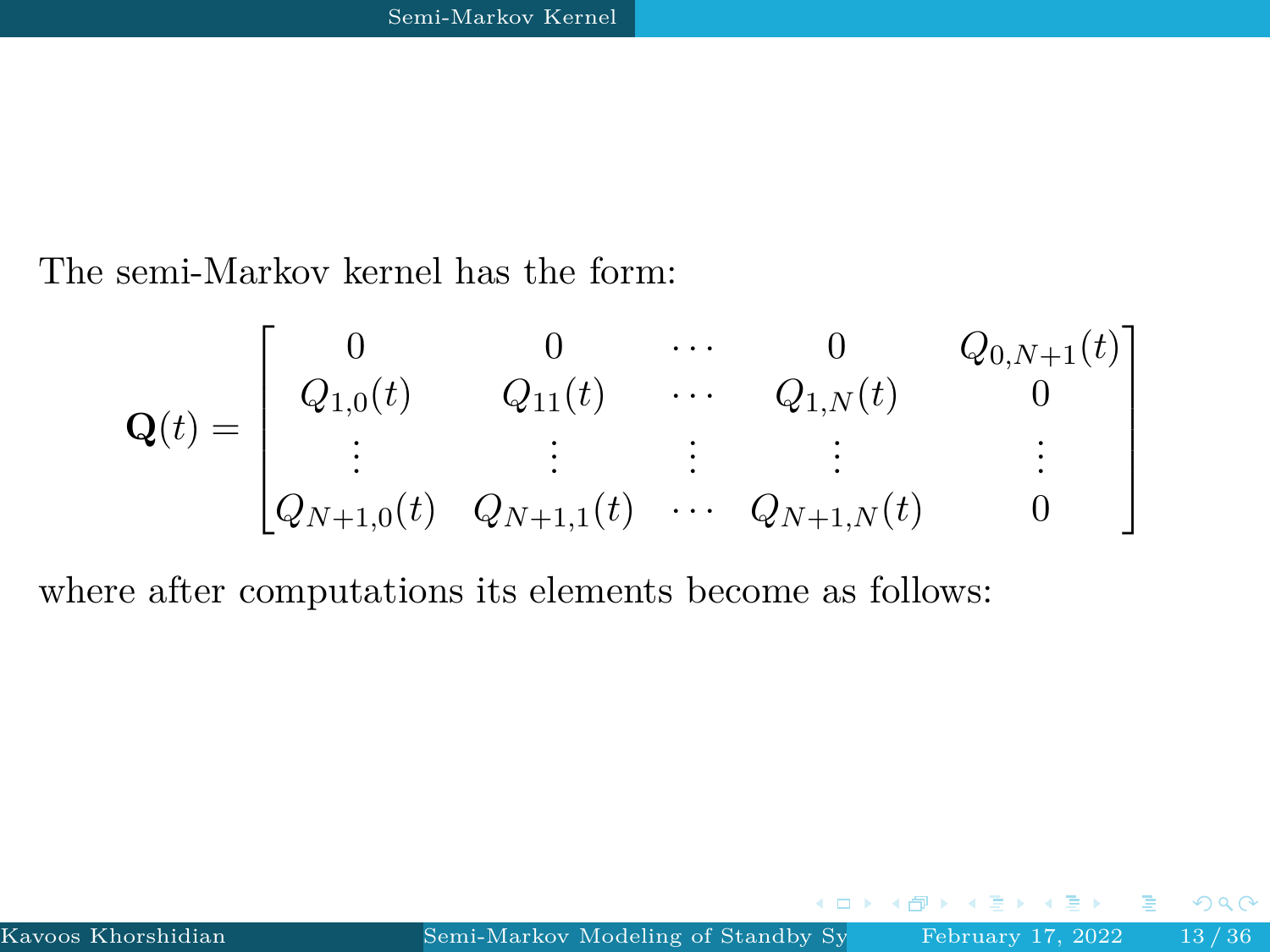$$
Q_{N+1j}(t) = p \int_0^t \prod_{i \neq j}^N [1 - F_i(x)] f_j(x) dx, \qquad j = 1, ..., N
$$

$$
Q_{N+10}(t) = (1-p)(1 - \prod_{i=1}^{N} [1 - F_i(x)]), \qquad j = 0
$$

$$
Q_{ij}(t) = p \int_0^t H_i(x) \prod_{k \neq j}^N [1 - F_k(x)] f_j(x) dx, \qquad i, j = 1, ..., N
$$
  

$$
Q_{i0}(t) = p \int_0^t H_i(x) dF(x), \qquad i = 1, ..., N
$$

where

$$
F(x) = 1 - \prod_{k=1}^{N} [1 - F_k(x)]
$$

From the assumption it follows that

$$
Q_{0N+1}(t) = K(t)
$$

4日 9

 $299$ 

重

重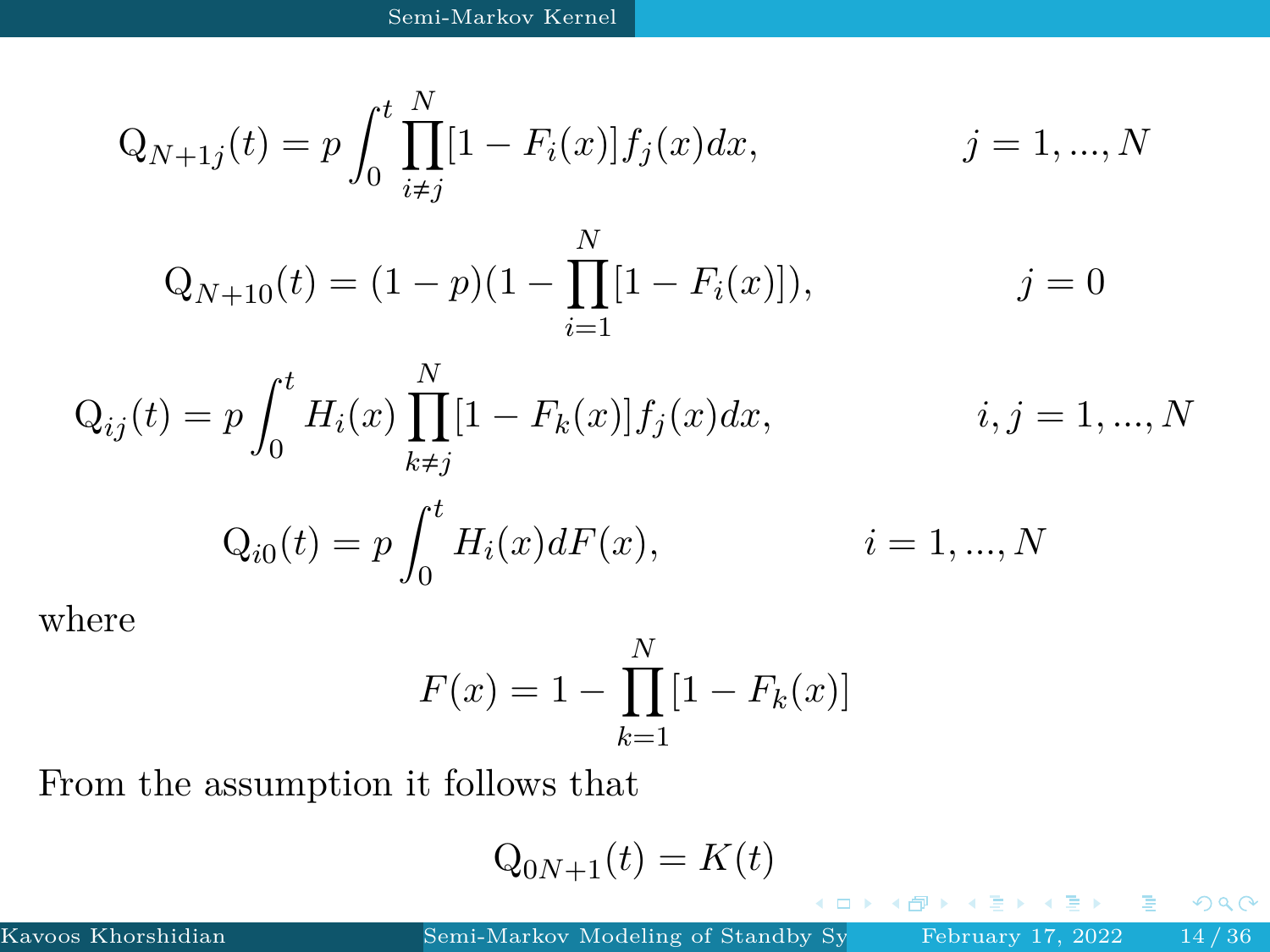**Example:** Consider a 3-state semi-markov process with the following kernel

$$
\mathbf{Q(t)} = \begin{bmatrix} 0 & 0 & Q_{02}(t) \\ Q_{10}(t) & Q_{11}(t) & 0 \\ Q_{20}(t) & Q_{21}(t) & 0 \end{bmatrix}
$$
(3.6)

where

$$
Q_{11}(t) = p \int_0^t H(x)dF(x) \qquad Q_{10}(t) = F(t) - p \int_0^t H(x)dF(x)
$$
  

$$
Q_{20}(t) = (1 - p)F(t) \qquad Q_{21}(t) = pF(t)
$$

and

$$
Q_{02}(t) = K(t)
$$

 $\leftarrow$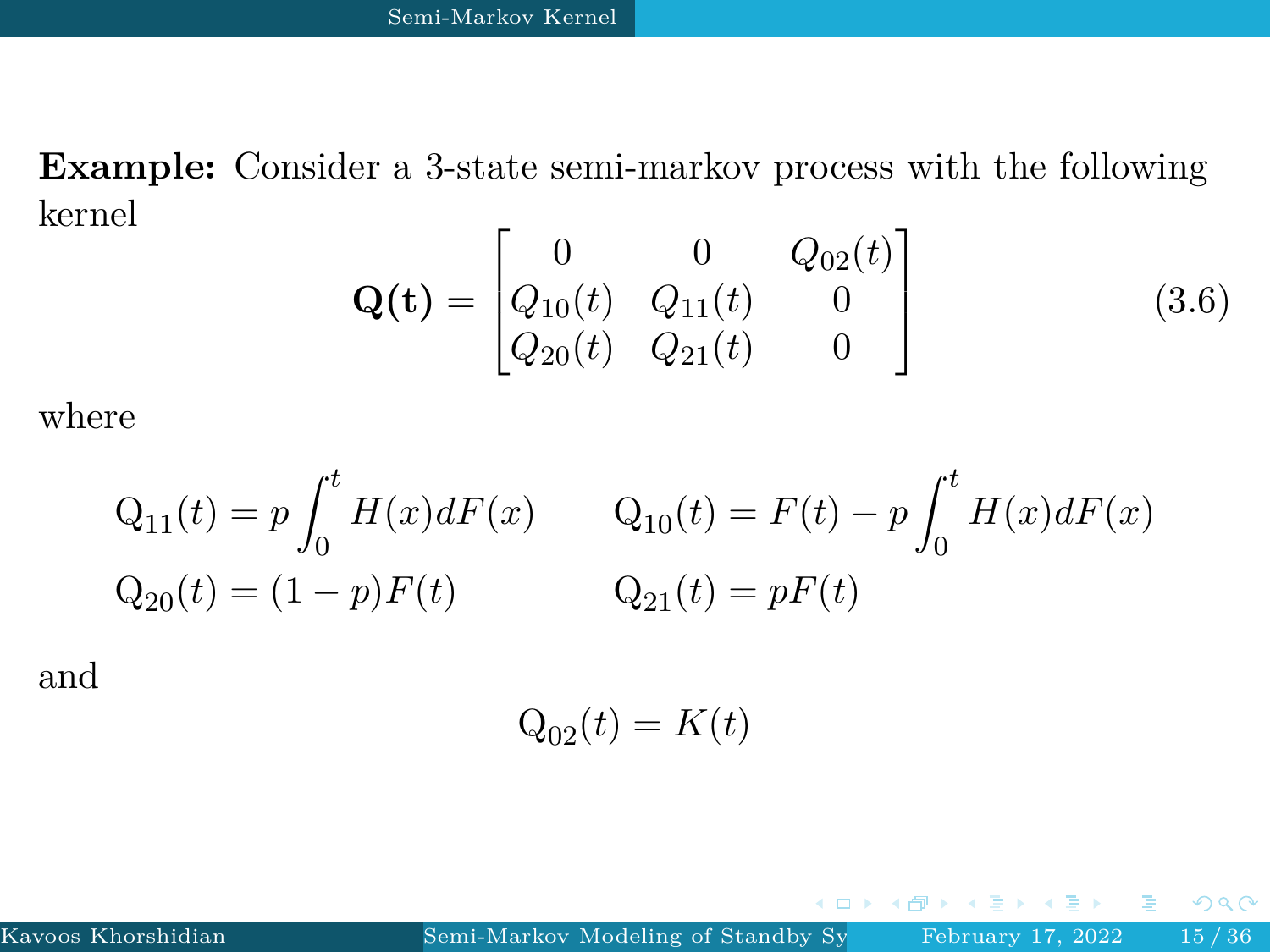Assume that, the initial state is 2 . It means that an initial distribution is

$$
p(0) = [0 \quad 0 \quad 1] \tag{3.7}
$$

ă.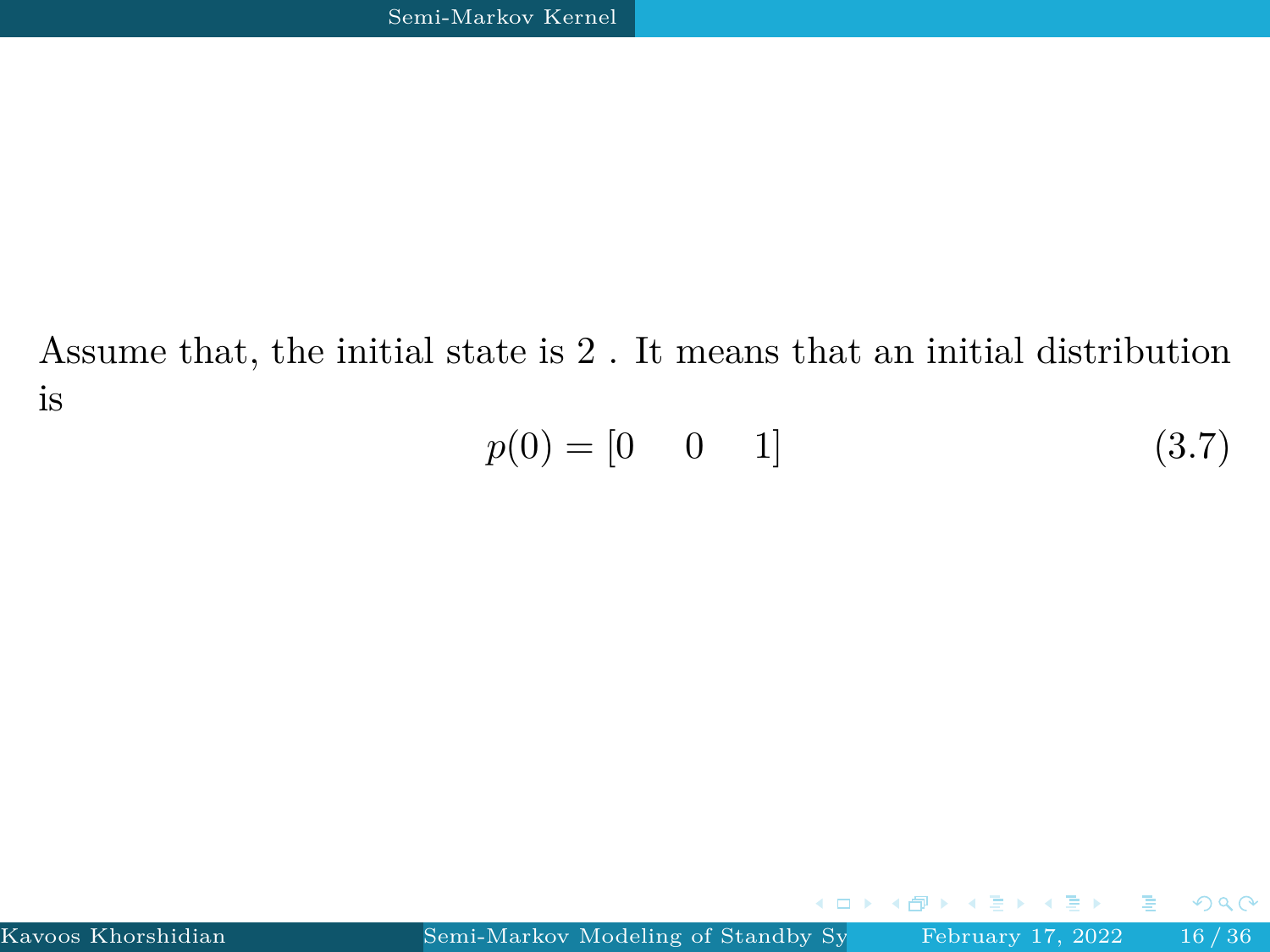### <span id="page-16-0"></span>An Approximate Reliability Function

In this section an approximate reliability function of the system by using results from the theory of semi-Markov processes perturbations has been presented.

つひへ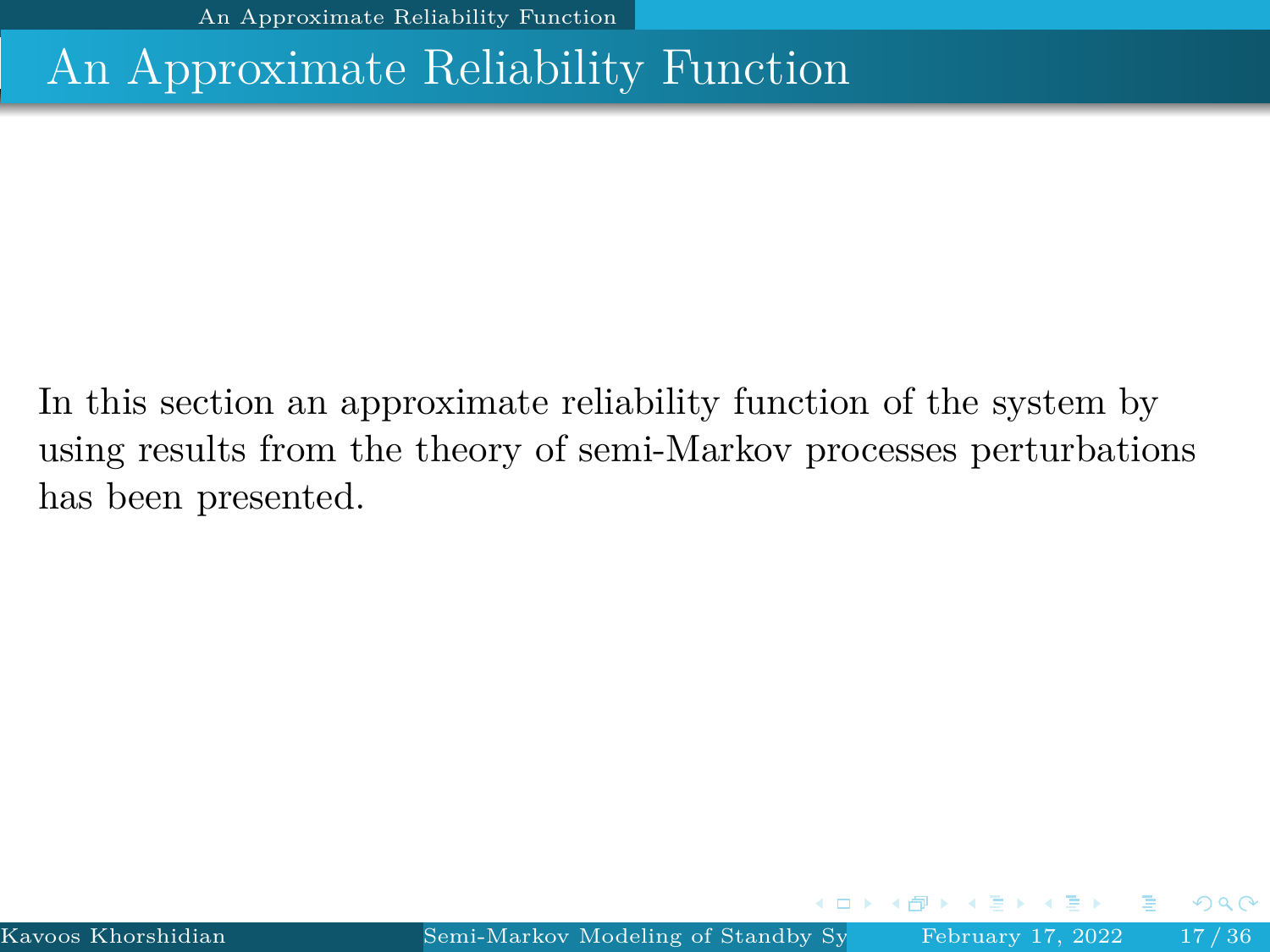The first arrival at the set of states  $A \subset S$  of the embedded Markov chain  $\{X(\tau_n): n \in N_0\}$  is difined as

$$
\Delta_A = \min\{n \in N : X(\tau_n) \in A\} \tag{4.1}
$$

The first passage time to the set of states  $A \subset S$  of the semi-Markov process  $\{X(t): t \geq 0\}$  is denoted by

$$
\Theta_A = \tau_{\Delta_A} \tag{4.2}
$$

Suppose that  $\Theta_{iA}$  denotes the first passage time from the state  $i \in \hat{A}$  to a subset A. The CDF of  $\Theta_{iA}$  is the function

$$
\Phi_{iA}(t) = P(\Theta_A \le t | X(0) = i), \quad t \ge 0 \tag{4.3}
$$

 $\Omega$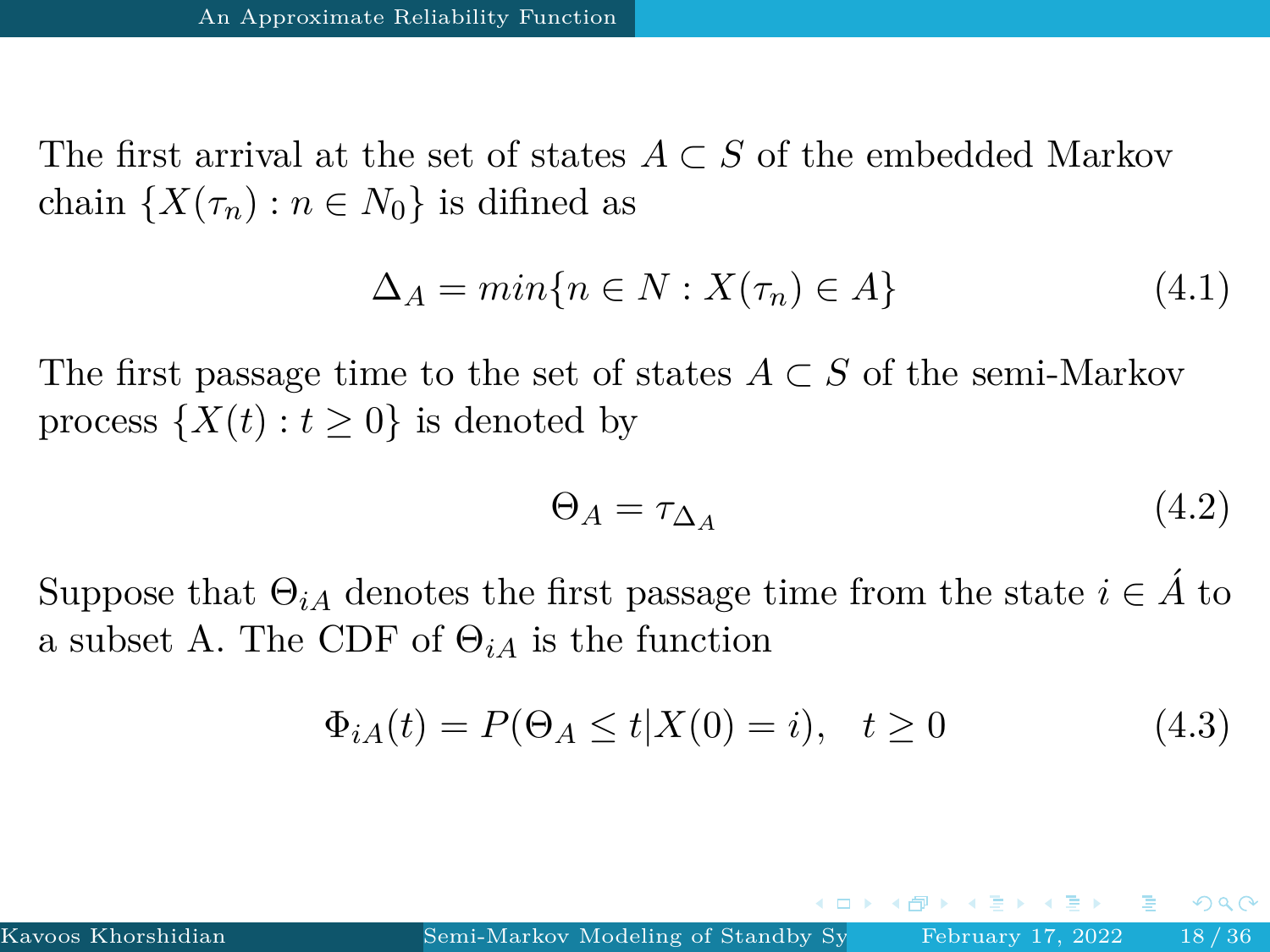**Theorem 1.**For the regular semi-Markov processes such that,

$$
f_{iA} = P(\Delta_A < \infty | X(0) = i) = 1, \quad i \in \hat{A}
$$
 (4.4)

distributions are proper and they are the unique solutions of the equations system

$$
\Phi_{iA}(t) = \sum_{j \in A} \mathcal{Q}_{ij}(t) + \sum_{k \in S} \int_0^t \Phi_{kA}(t-x) d\mathcal{Q}_{ik}(x), i \in \hat{A} \bullet
$$
\n(4.5)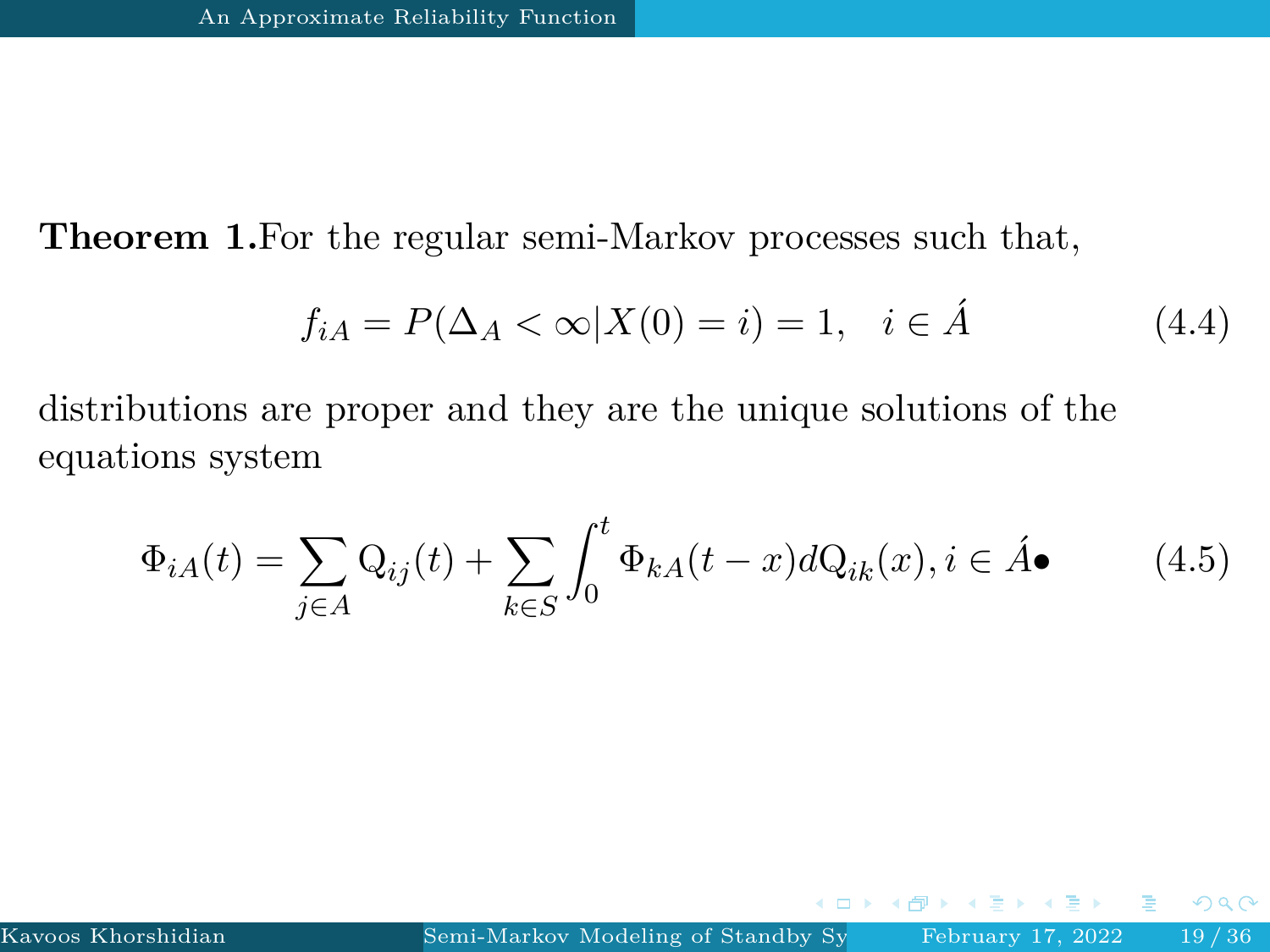**Theorem 2.**If  $f_{iA} = 1$  and  $E(T_{ij}^2)$  be bounded then there exist expectations  $E(\theta_{iA}), i \in \hat{A}$  and  $E(\theta_{iA}^2), i \in \hat{A}$  and they are unique solutions of the linear systems equations, which have following matrix forms

<span id="page-19-0"></span>
$$
(\mathbf{I} - \mathbf{P}_{\tilde{A}})\bar{\Theta}_{\tilde{A}} = \bar{\mathbf{T}}_{\tilde{A}} \tag{4.6}
$$

where

$$
\mathbf{P}_{\tilde{A}} = [p_{ij} : i, j \in \hat{A}], \quad \bar{\Theta}_{\tilde{A}} = [E(\Theta_{iA}) : i \in \hat{A}]^T, \quad \bar{\mathbf{T}}_{\tilde{A}} = [E(T_i) : i \in \tilde{A}]
$$

$$
(\mathbf{I} - \mathbf{P}_{\tilde{A}})\bar{\Theta}^2{}_{\tilde{A}} = \bar{\mathbf{B}}_{\tilde{A}} \tag{4.7}
$$

where

$$
\mathbf{P}_{\hat{A}} = [p_{ij} : i, j \in \hat{A}], \quad \bar{\Theta}^2_{\hat{A}} = [E(\Theta_{iA}^2) : i \in \hat{A}]^T
$$
  
,  $\bar{\mathbf{B}}_{\hat{A}} = [b_{iA} : i \in \hat{A}]^T$ ,  $b_{iA} = E(T_i^2) + 2 \sum_{i \in \hat{A}} p_{ik} E(T_{ik}) E(\theta_{iA})$ 

and **I** is the unit matrix.

 $\Omega$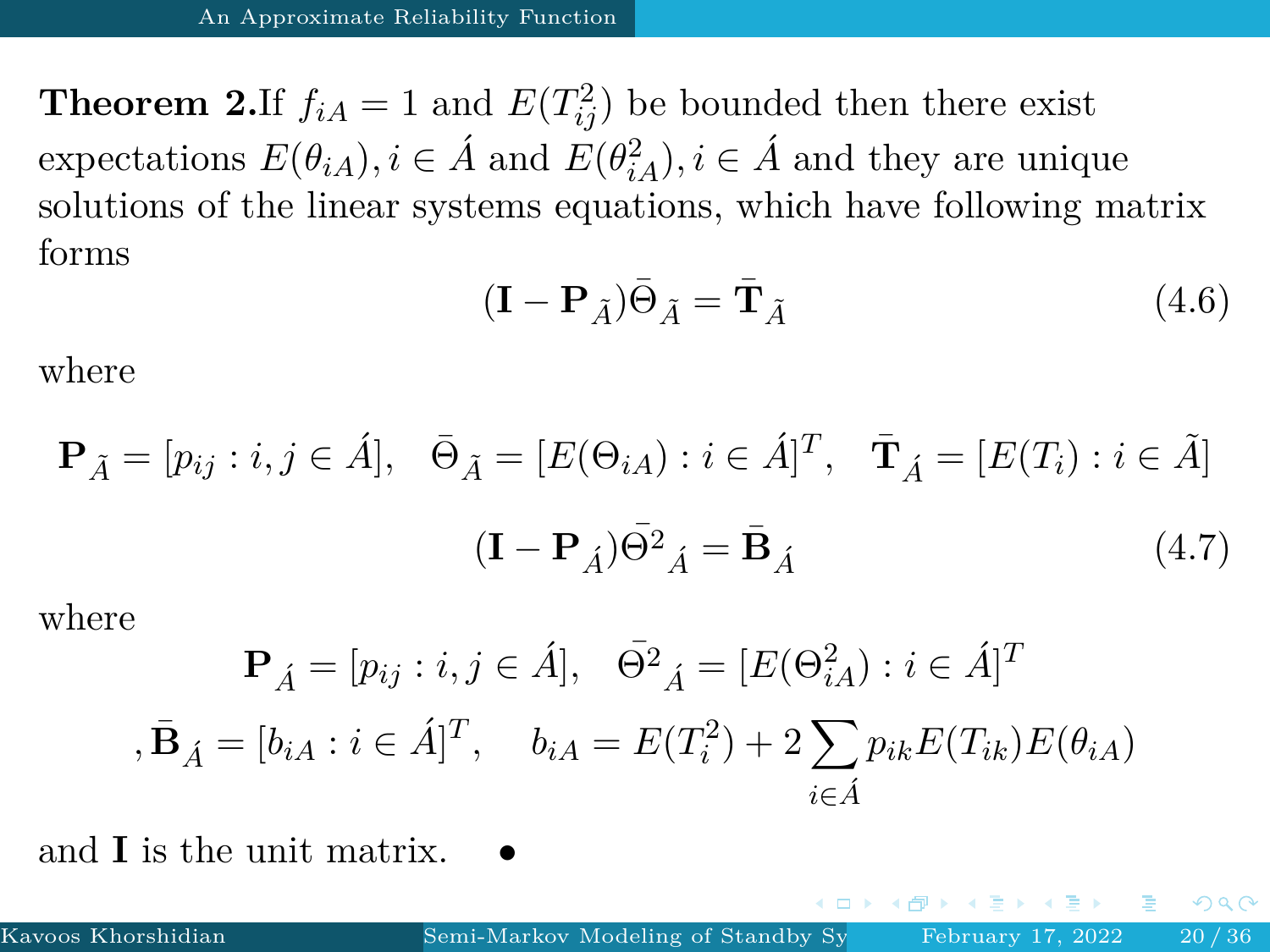Here the time to failure of the system is denoted  $\theta_{iA}$  that is the first passage time from the state  $i=2$  to the subset  $A = \{0\}$ . Therefore, the reliability function

$$
R(t) = P(\theta_{20} > t) = 1 - \Phi_{20}(t), t \ge 0.
$$
\n(4.8)

The transition matrix of the embedded Markov chain of the semi-Markov process  $\{X(t): t \geq 0\}$  is

$$
\mathbf{P} = \begin{bmatrix} 0 & 0 & 1 \\ p_{10} & p_{11} & 0 \\ p_{20} & p_{21}(t) & 0 \end{bmatrix}
$$
(4.9)

 $\Omega$ 

where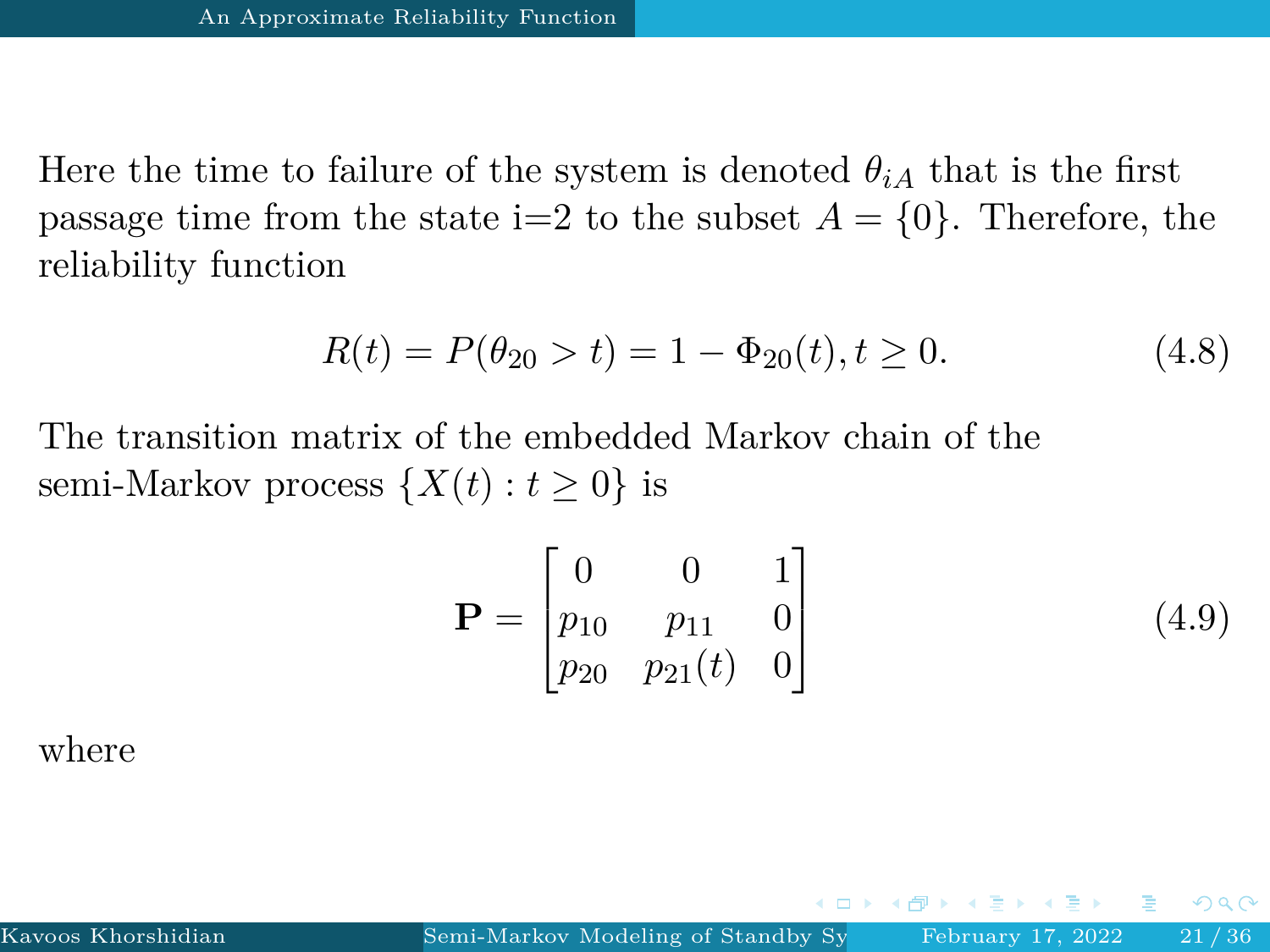$$
p_{10} = 1 - p_{11}
$$
,  $p_{11} = p \int_0^\infty H(x) dF(x)$ ,  $p_{20} = 1 - p$ ,  $p_{21} = p$ 

The CDF of the waiting times  $T_i$ ,  $i = 0, 1, 2$  are

$$
G_0(t) = K(t)
$$
,  $G_1(t) = F(t)$ ,  $G_2(t) = f(t)$ 

Hence

$$
E(T_0) = E(\eta), \quad E(T_1) = E(\zeta), \quad E(T_2) = E(\zeta)
$$
 (4.10)

In this case the solution of equation [\(4.7\)](#page-19-0) is:

$$
E(\Theta_{10}) = \frac{E(\zeta)}{1 - p_{11}} \qquad E(\Theta_{20}) = E(\zeta) + \frac{pE(\zeta)}{1 - p_{11}} \quad (4.11)
$$

 $QQ$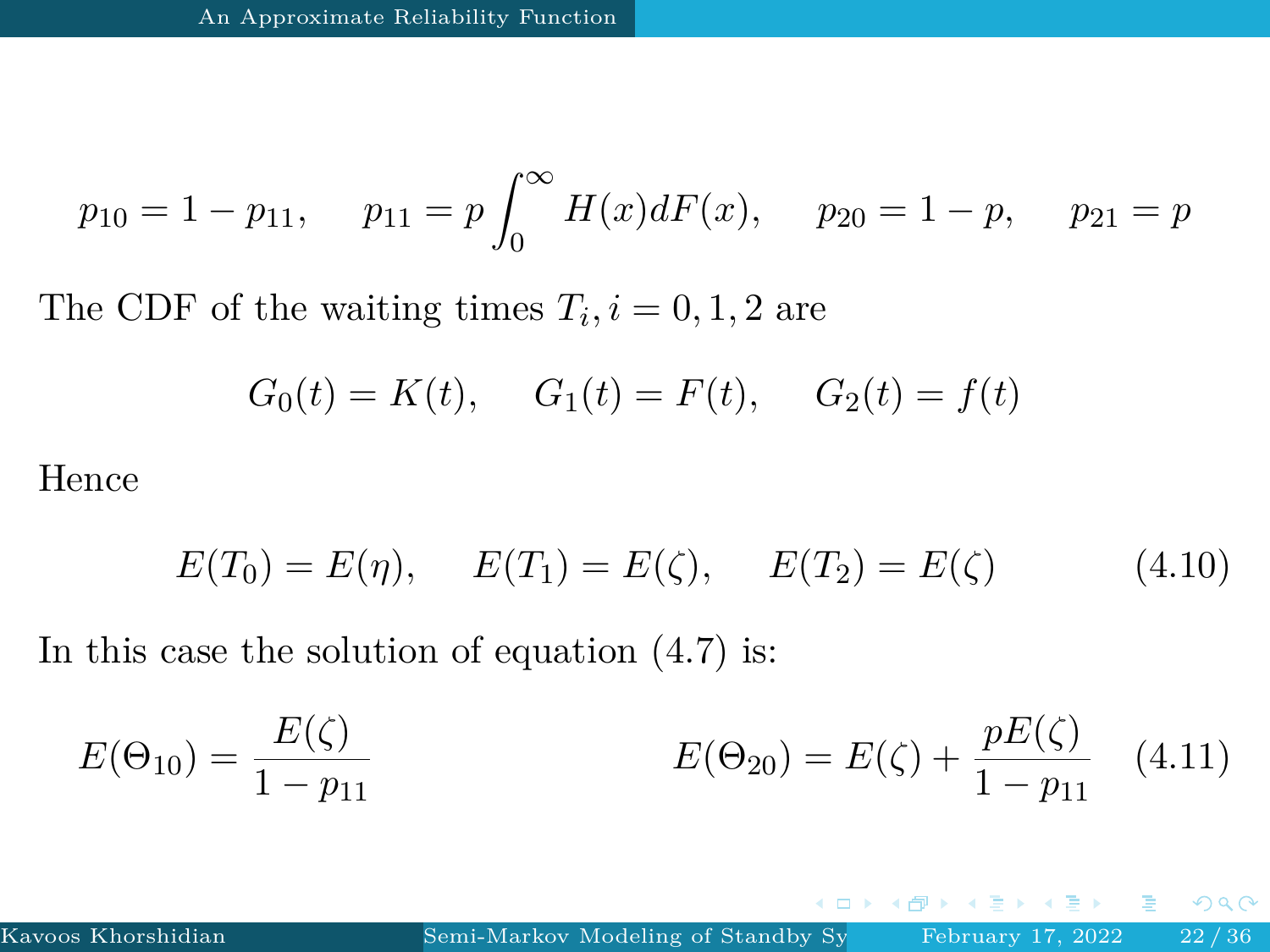Let  $\hat{A} = S - A$  be a finite subset of states and A be at least countable subset of S. Suppose  $\{X(t): t \geq 0\}$  is SM process with the state space *S* = *A* ∪ *Á* and the kernel  $\mathbf{Q}(t) = [\mathbf{Q}_{ij} : i, j \in S]$ , the elements of which have the form  $Q_{ij} = p_{ij}F_{ij}(t)$ . Assume that

$$
\epsilon_i = \sum_{j \in A} p_{ij}, \quad p_{ij}^0 = \frac{p_{ij}}{1 - \epsilon_i}, \ i, j \in \hat{A}
$$

A semi-Markov process $\{X(t): t \geq 0\}$  with the discrete state space S defined by the renewal kernel  $\mathbf{Q}(t) = [p_{ij}F_{ij}(t) : i, j \in S]$ , is called the perturbed process with respect to SM process  $\{X^0(t): t \geq 0\}$  with the state space  $\hat{A}$  defined by the kernel  $\mathbf{Q}^0(t) = [p_{ij}^0 F_{ij}(t) : i, j \in \hat{A}].$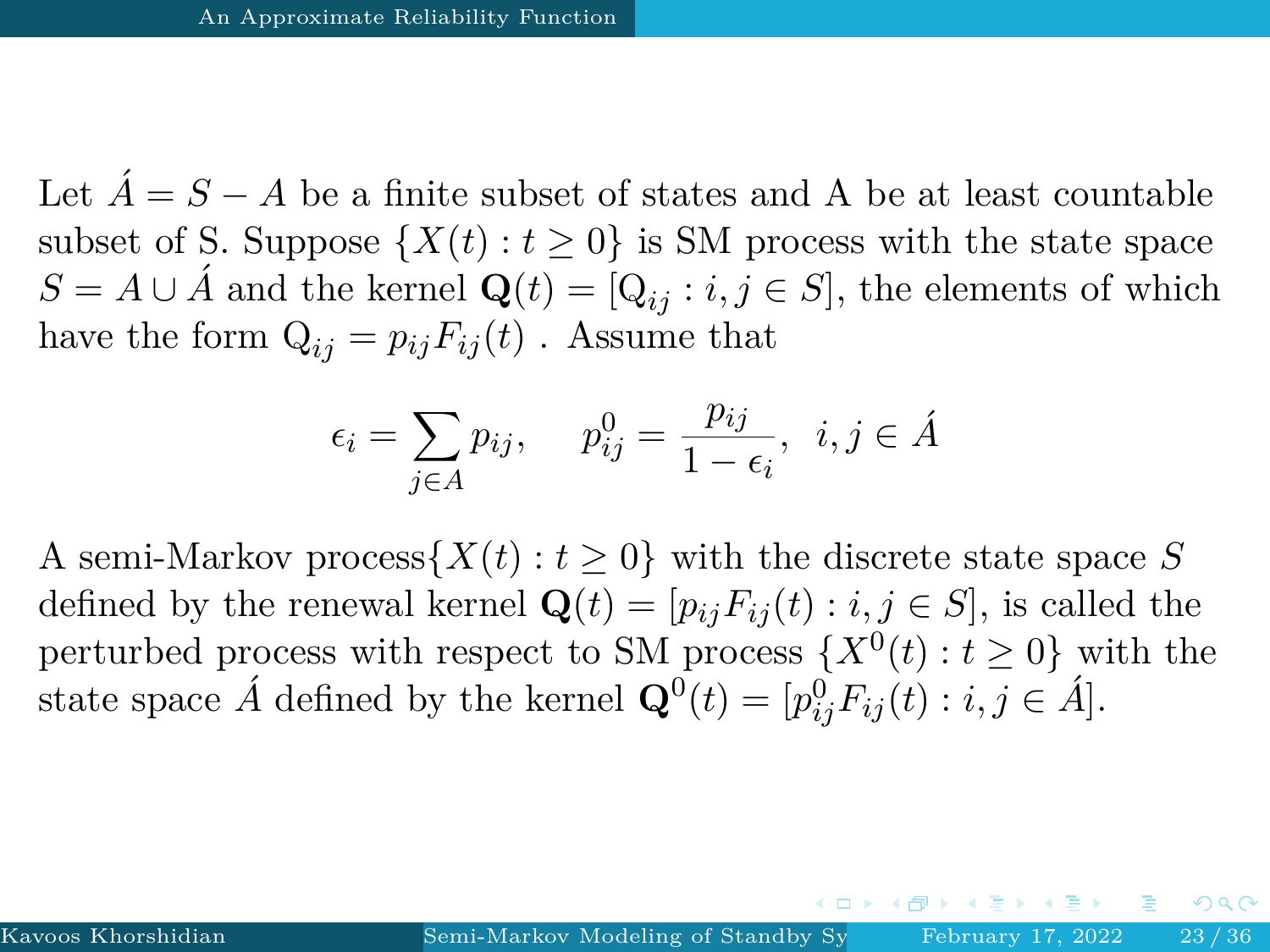### The number

$$
m_i^0 = \int_0^\infty [1 - G_i^0(t)]dt, \qquad i \in \hat{A} \tag{4.12}
$$

where

$$
G_i^0(t) = \sum_{j \in \hat{A}} Q_{ij}^0(t)
$$
\n(4.13)

is the expected value of the waiting time in state for the process  $\{X^0(t): t \geq 0\}.$ 

Denote the stationary distribution of the embedded Markov chain in SM process  $\{X^0(t) : t \ge 0\}$  by  $\pi^0 = [\pi_i^0 : i \in (A)]$ . Let

$$
\epsilon = \sum_{i \in \mathring{A}} \pi_i^0 \epsilon_i, \qquad m^0 = \sum_{i \in \mathring{A}} \pi_i^0 m_i \qquad (4.14)
$$

 $\Omega$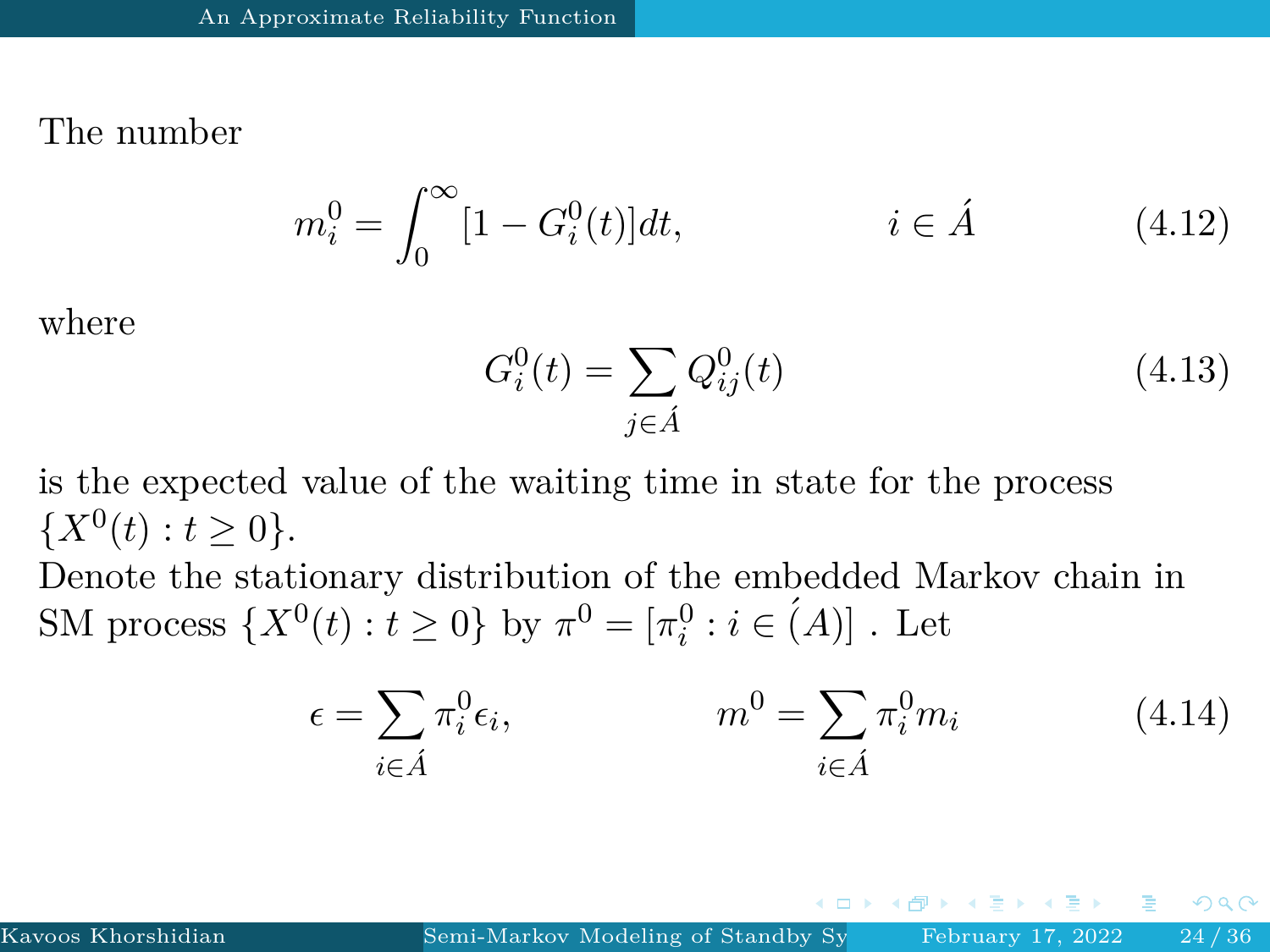let  $\Theta_{iA} = \inf \{ t : X(t) \in A | X(0) = i \}, i \in \hat{A}$ 

**Theorem 3.** If the embedded Markov chain defined by the matrix of transition probabilities  $P = [p_{ij} : i, j \in S]$  satisfies the following conditions

$$
f_{iA} = P(\Delta_A < \infty | X(0) = i) = 1, \qquad i \in \hat{A}
$$

$$
\exists c > 0
$$
 such that  $\forall i, j \in S$   $0 < E(T_{ij}) < c$ 

then

$$
\lim_{\epsilon \to 0} P\Theta_{iA} > x) = e^{-\frac{\epsilon}{m^0}x} \qquad \bullet \tag{4.15}
$$

In the following a simulation study for reliability of the semi-markov process with three states has been done.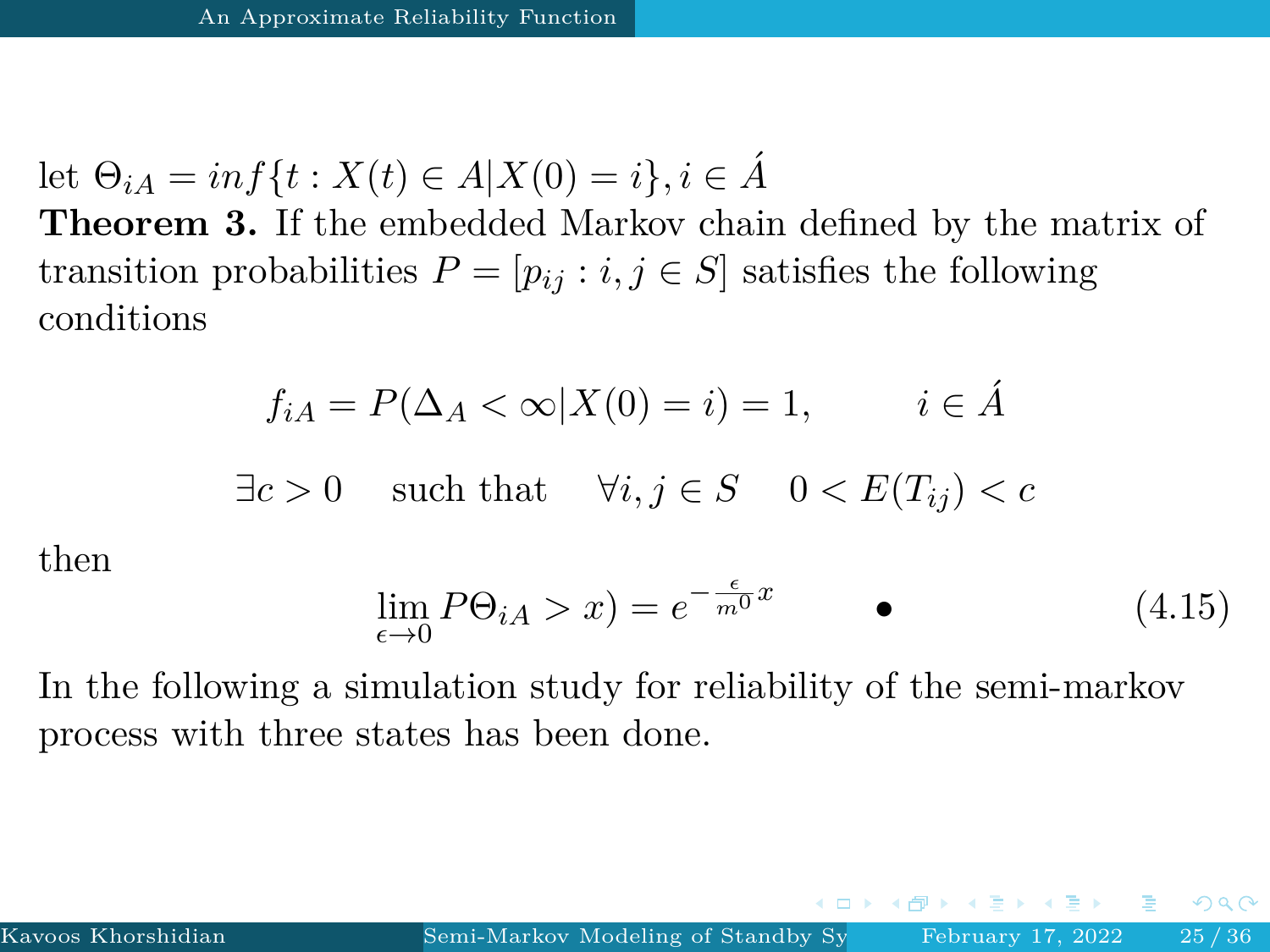#### [Simulation](#page-25-0)

### <span id="page-25-0"></span>Simulation

**Example 1.** Suppose that probability of the switch works is 0.8, distribution of that the lengths of repair periods is *E*(4), distribution of time to failure of elements is *Gamma*(3*,* 10) and distribution of replacing time of system is *E*(1).

The transition matrix of the embedded Markov chain of the semi-Markov process is

$$
\mathbf{P} = \begin{bmatrix} 0 & 0 & 1 \\ 0.21 & 0.79 & 0 \\ 0.2 & 0.8 & 0 \end{bmatrix}
$$

The reliability function is

$$
R(t) = e^{-\frac{0.21}{3.01}t}
$$

つひへ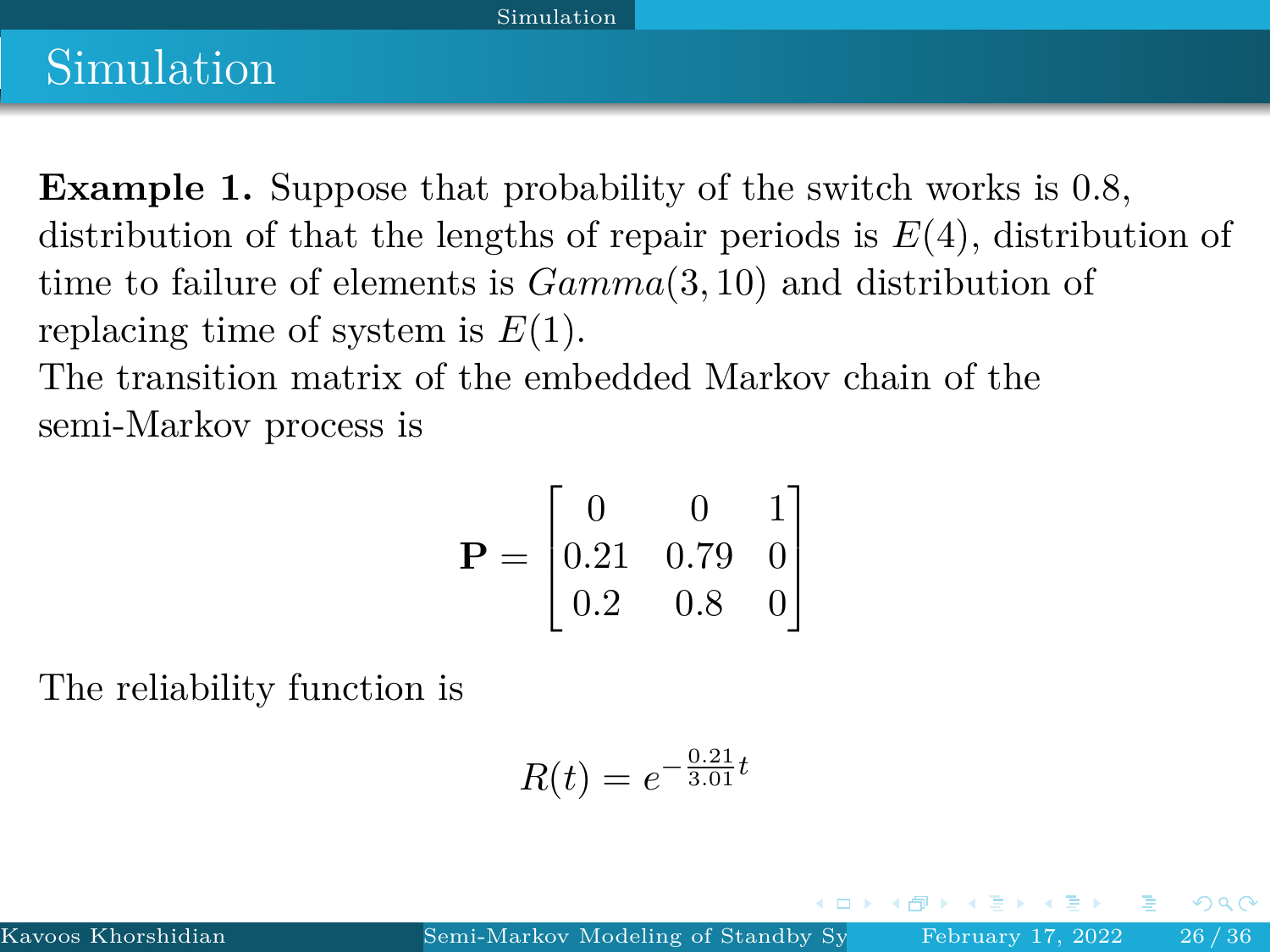### that is shown in Figure 2.



Figure: Figure 2: Reliability function with gamma lifetime distribution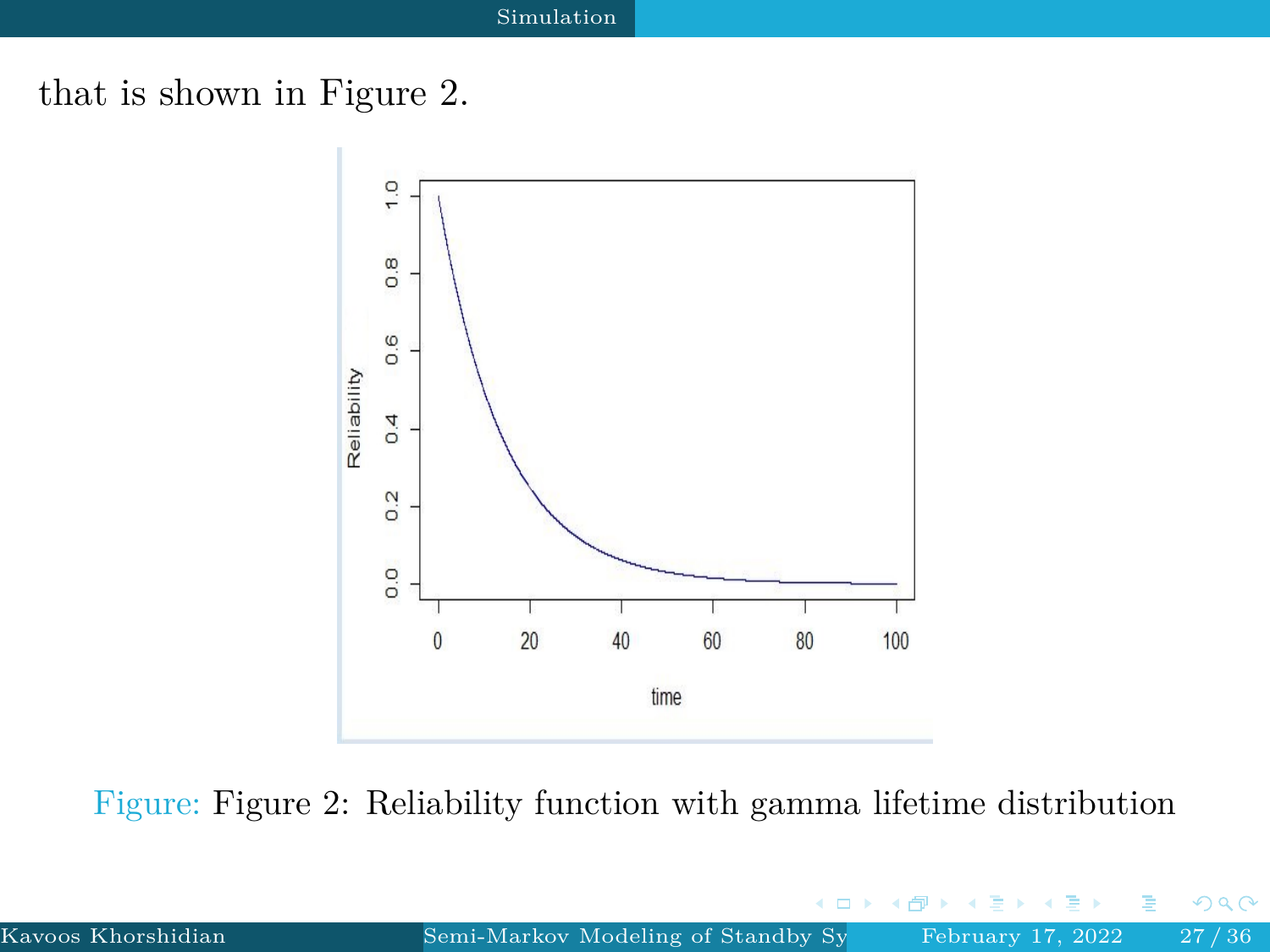#### [Simulation](#page-25-0)

Figure 3 compare two reliability functions, one is calculated using analytical formulas and the other is simulated with numerical values.



Figure: Figure 3: Comparison of simulated and analytical Reliability functions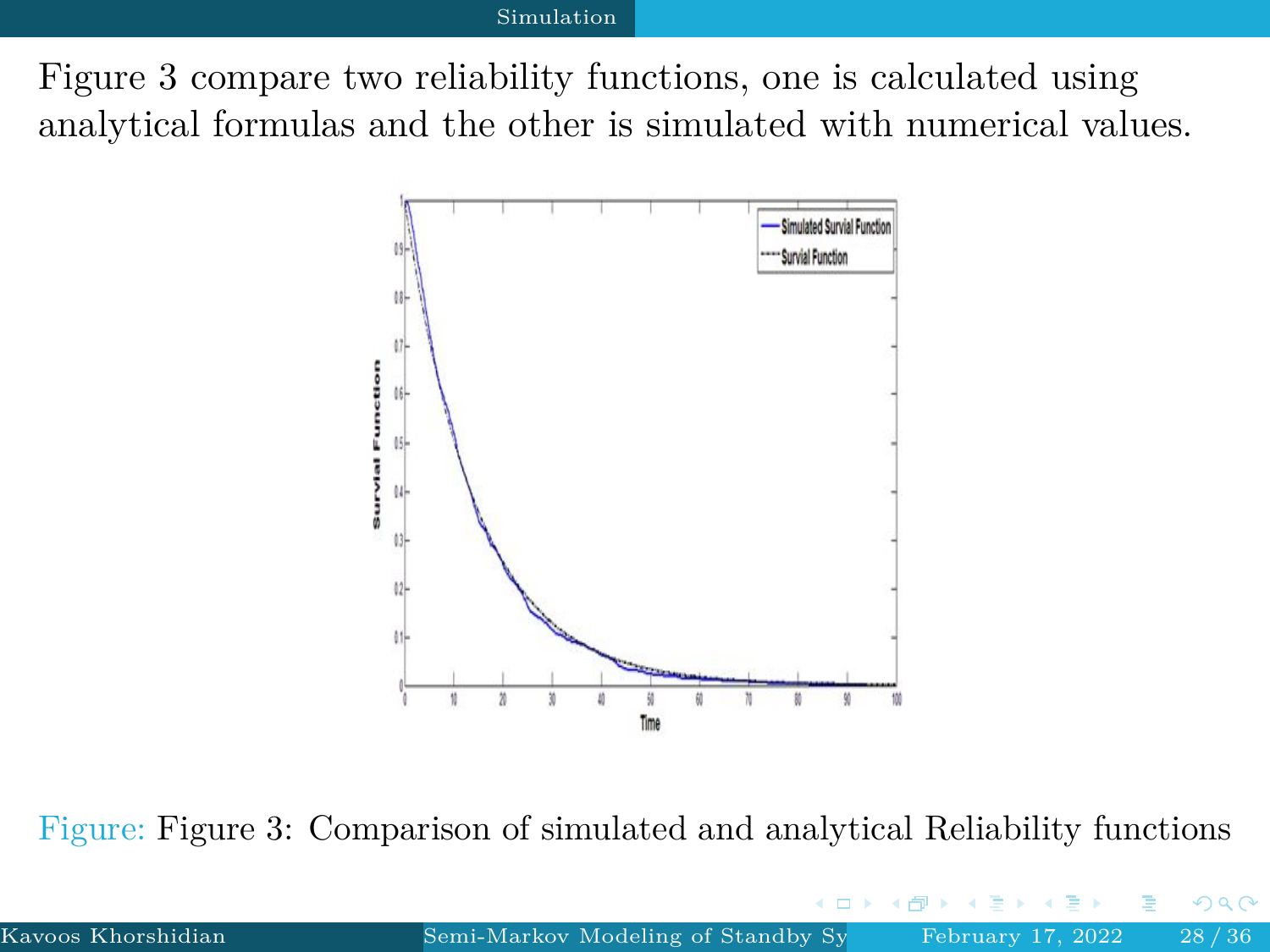Figures 4 and 5 show the distribution and the failure rate function of the simulated data:



Figure: Figure 4: Distribution function for lifetime data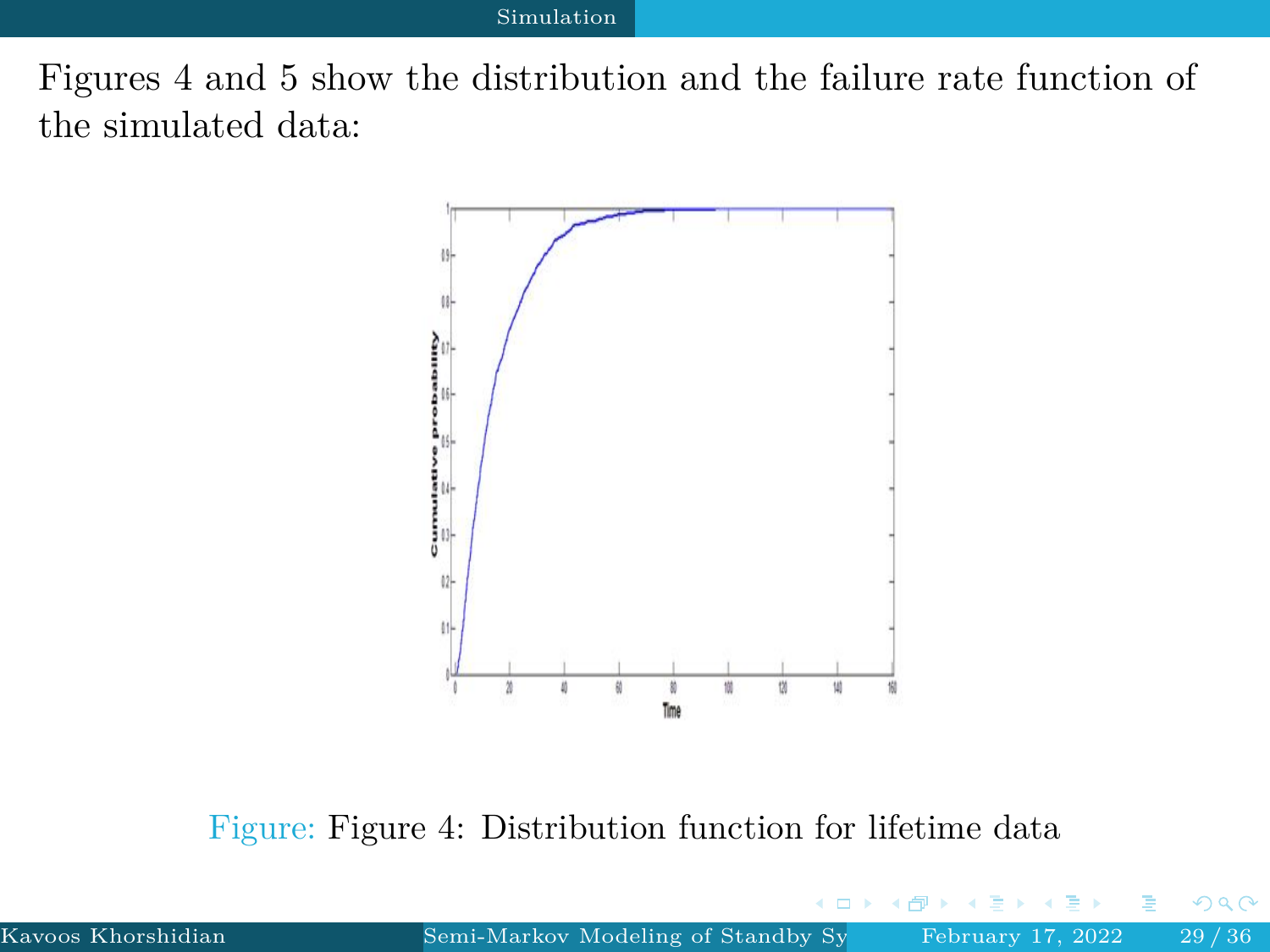

Figure: Figure 5: Distribution function for lifetime data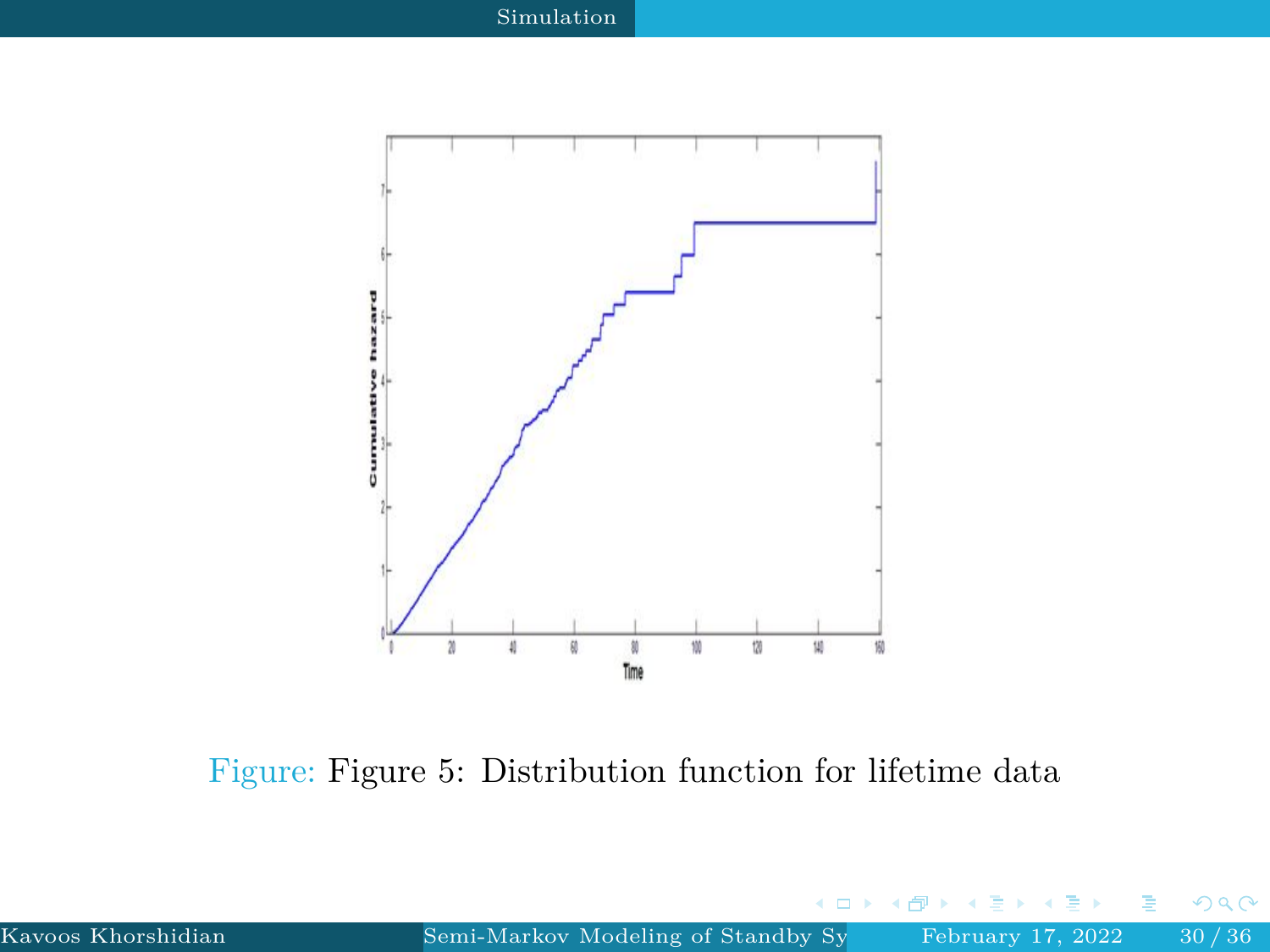**Example 2.** Suppose that probability of the switch works is 0.95, distribution of that the lengths of repair periods is  $W(3, 1)$ , distribution of time to failure of elements is *E*(1) and distribution of replacing time of system is  $E(2)$ . The transition matrix of the embedded Markov chain of the semi-Markov process is

$$
\mathbf{P} = \begin{bmatrix} 0 & 0 & 1 \\ 0.5904 & 0.4096 & 0 \\ 0.05 & 0.95 & 0 \end{bmatrix}
$$
 (5.1)

The reliability function is as follows

$$
R(t) = e^{-\frac{0.5904}{1.791}}
$$
\n(5.2)

つひへ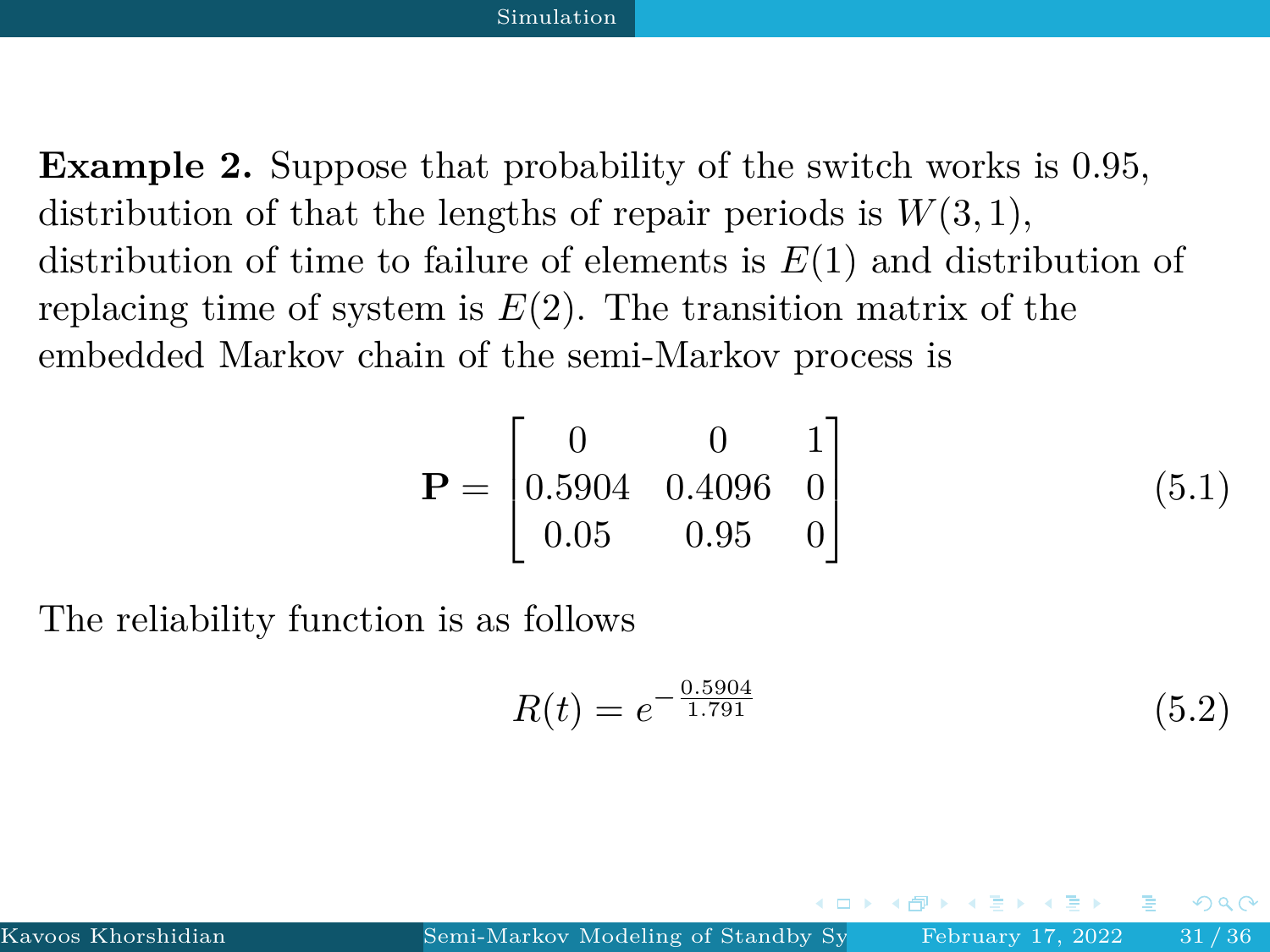### Figure 6 shows of this function



Figure: Reliability function with Exponential lifetime distribution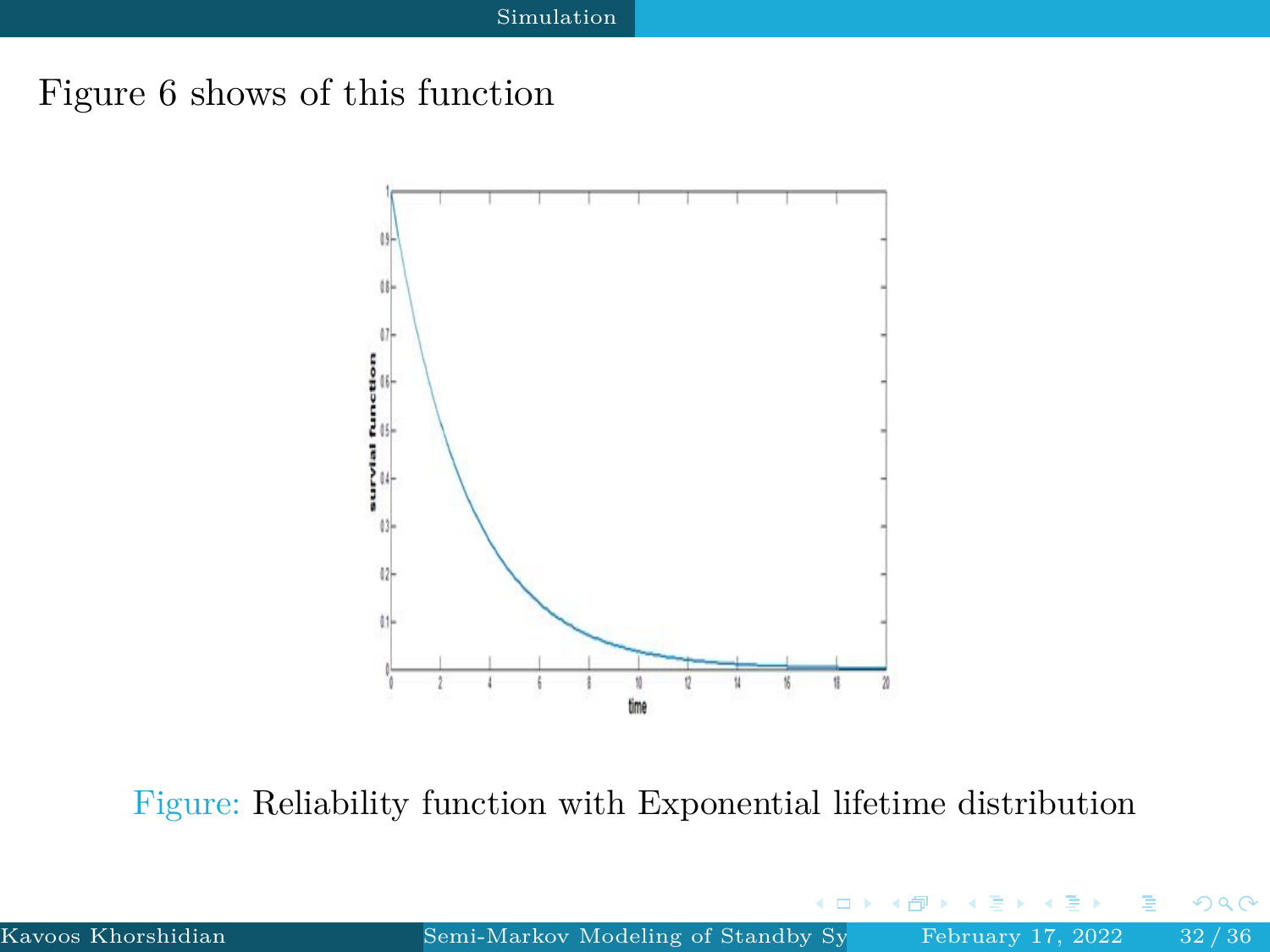#### [Simulation](#page-25-0)

Figure 7 compare two reliability functions, one is calculated using analytical formulas and the other is simulated with numerical values.



Figure: Comparison of simulated and analytical Reliability functions

 $\Omega$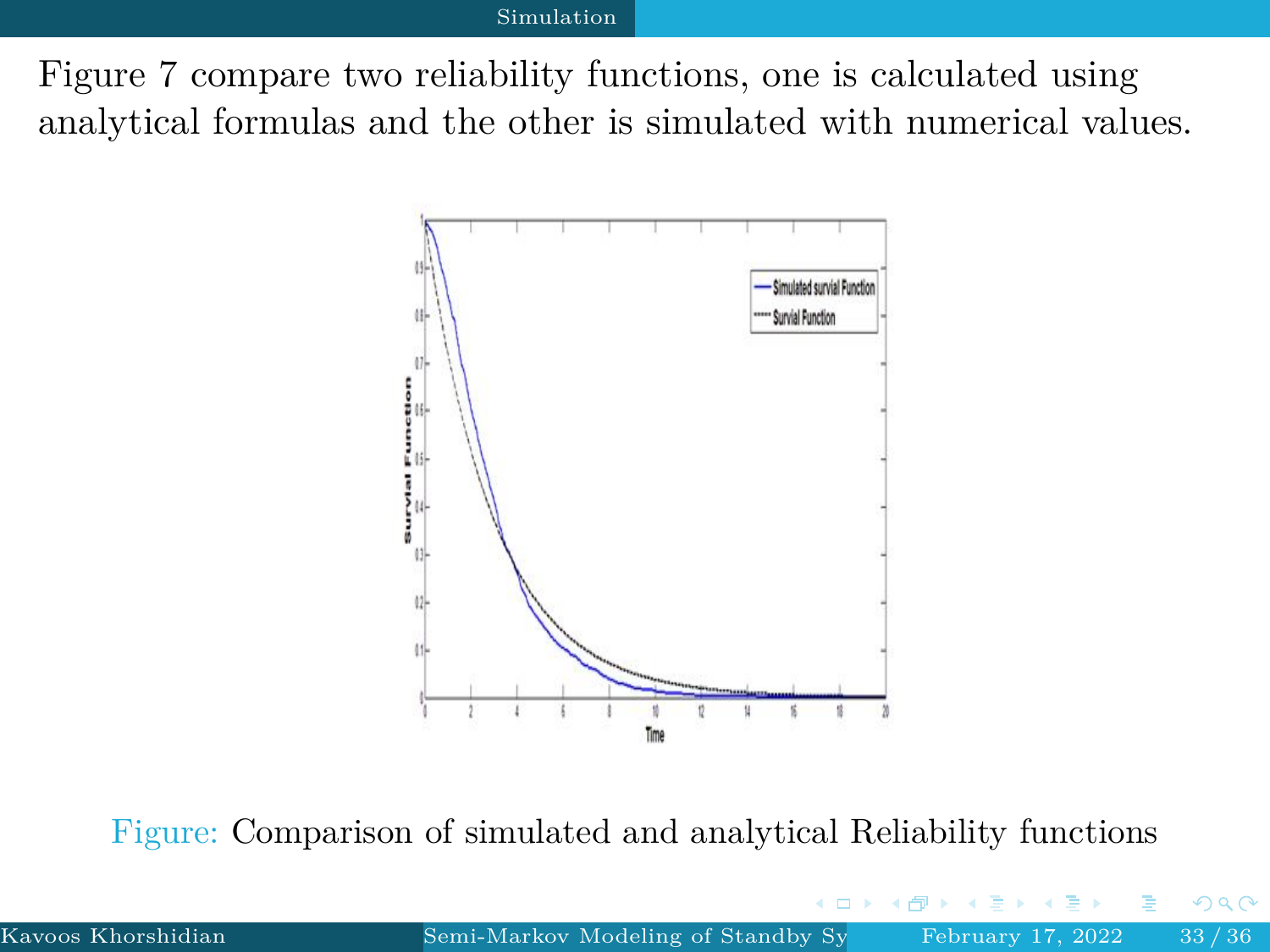Figures 8 and 9 show the distribution and the failure rate function of the simulated data:



Figure: Distribution function for lifetime data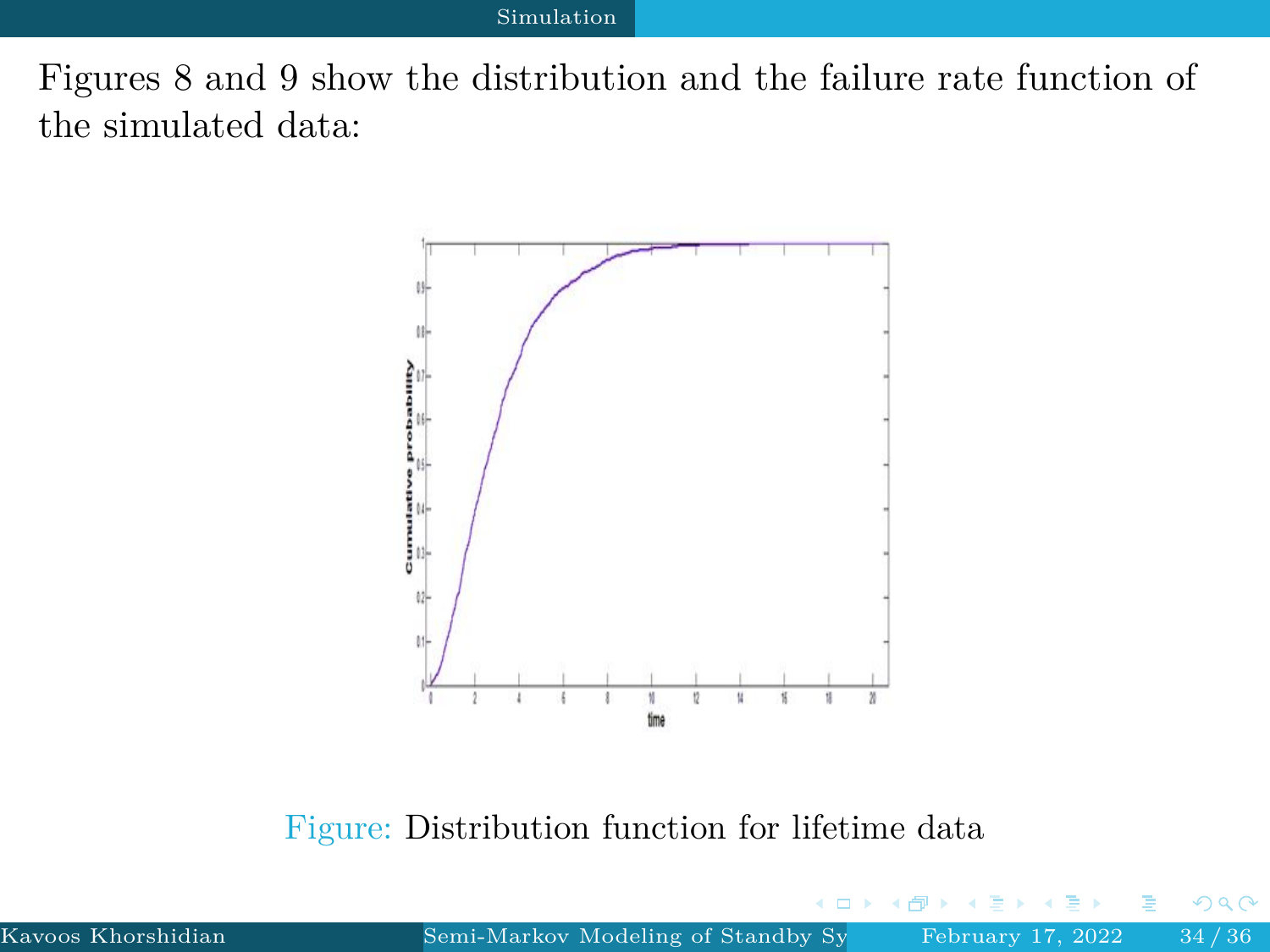<span id="page-34-0"></span>

Figure: Distribution function for lifetime data

 $\Box$ 

 $299$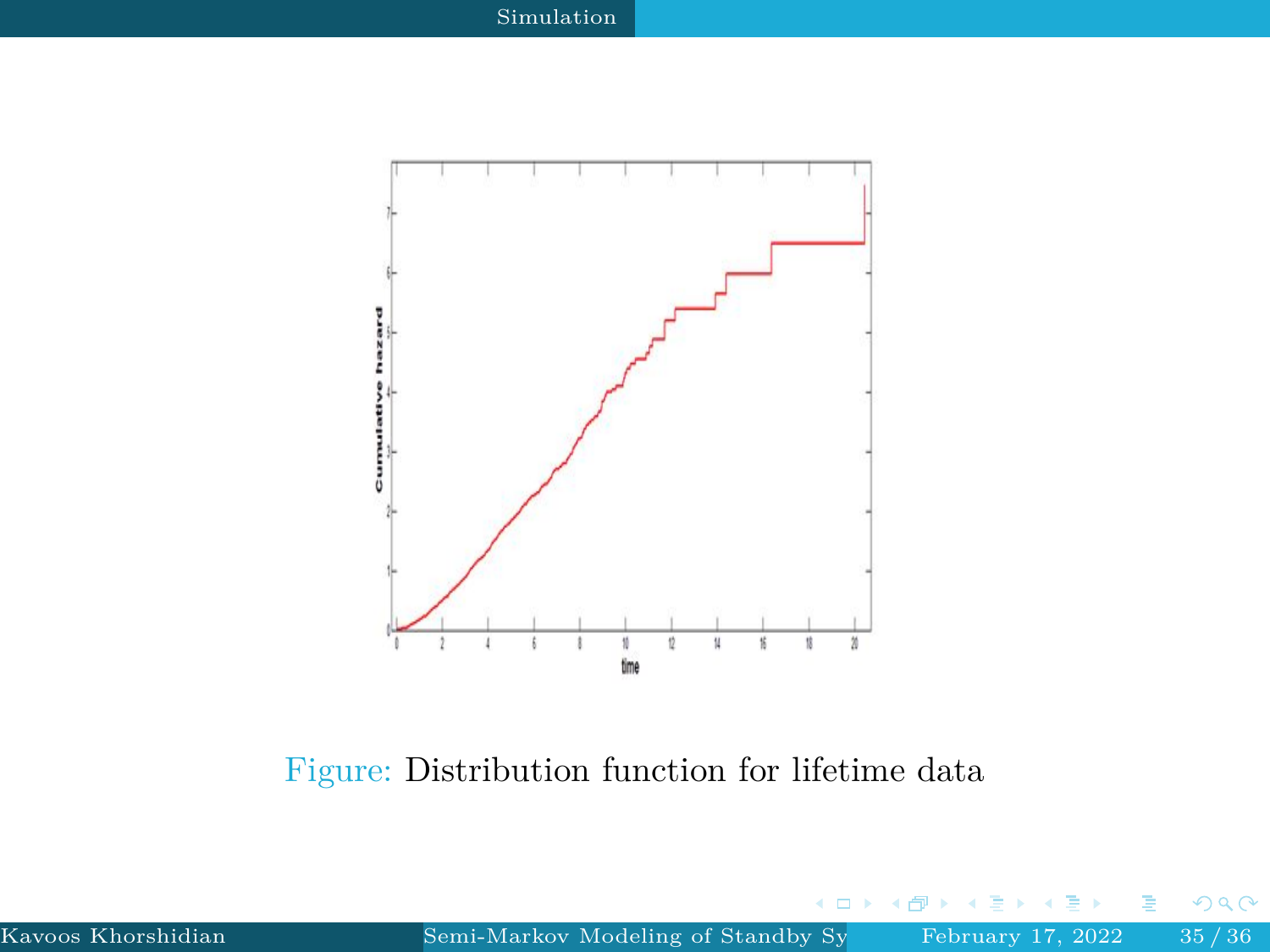<span id="page-35-0"></span>The approximation of reliability function for semi-Morkov process defining on repairable cold standby system is obtained. Also, Figures 3 and 7 show that this function is good agreement with the reliability function obtained in other ways (calculated by the software MATLAB in a different way) for the simulated data.

つひへ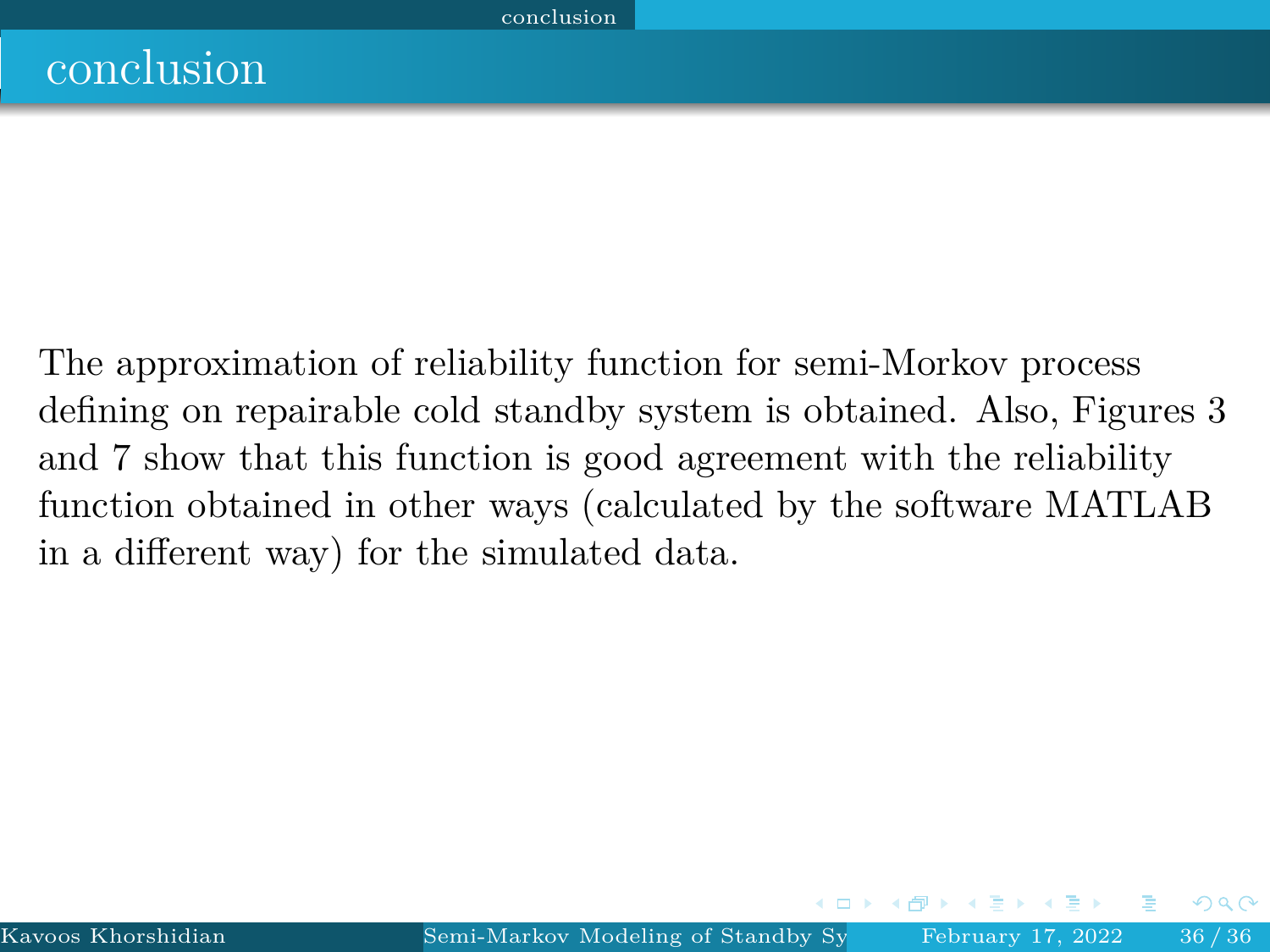- <span id="page-36-0"></span>Sadeghi, M., Roghanian, E. and Shahriari, H.(2017), *Cold standby redundancy optimization for non-repairable Series-parallel systems: Erlang time to failure distribution*, Journal of Industrial and Systems Engineering, **10**, 1-16.
- Barlow, R.E. and Proshan, F.(1965), *Mathematical Theory of Reliability*, Wiley: New-York, London, Sydney.
- Grabski, F.(2013),*Application of perturbed semi-Markov processes in reliability*, Journal of Polish Safety and Reliability Association, **(**4), 179-187.
- Grabski, F.(2010),*semi-Markov reliability model of the cold standby system*, journal of applied quantitive methods , **(**5), 3, 486-497.
- Grabski, F. (2007), *Applications of semi-Markov processes in reliability*, RT, **3**, 4, 60-75.
- Cinlar, E. (1969). *Markov renewal theory*. Adv. Appl. Probab,**1**, 2, 123-187.
- Zhong, C. and Haibo, J.(2014), *A novel optimal preventive maintenance policy for a cold standby system based on semi markov theory*, European journal of operational res[ear](#page-35-0)[ch](#page-37-0)[,](#page-34-0) **[2](#page-35-0)[3](#page-36-0)[2](#page-34-0)**[,](#page-35-0) [2,](#page-37-0) [4](#page-34-0)[0](#page-35-0)[5-](#page-37-0)[41](#page-0-0)[1.](#page-37-0)